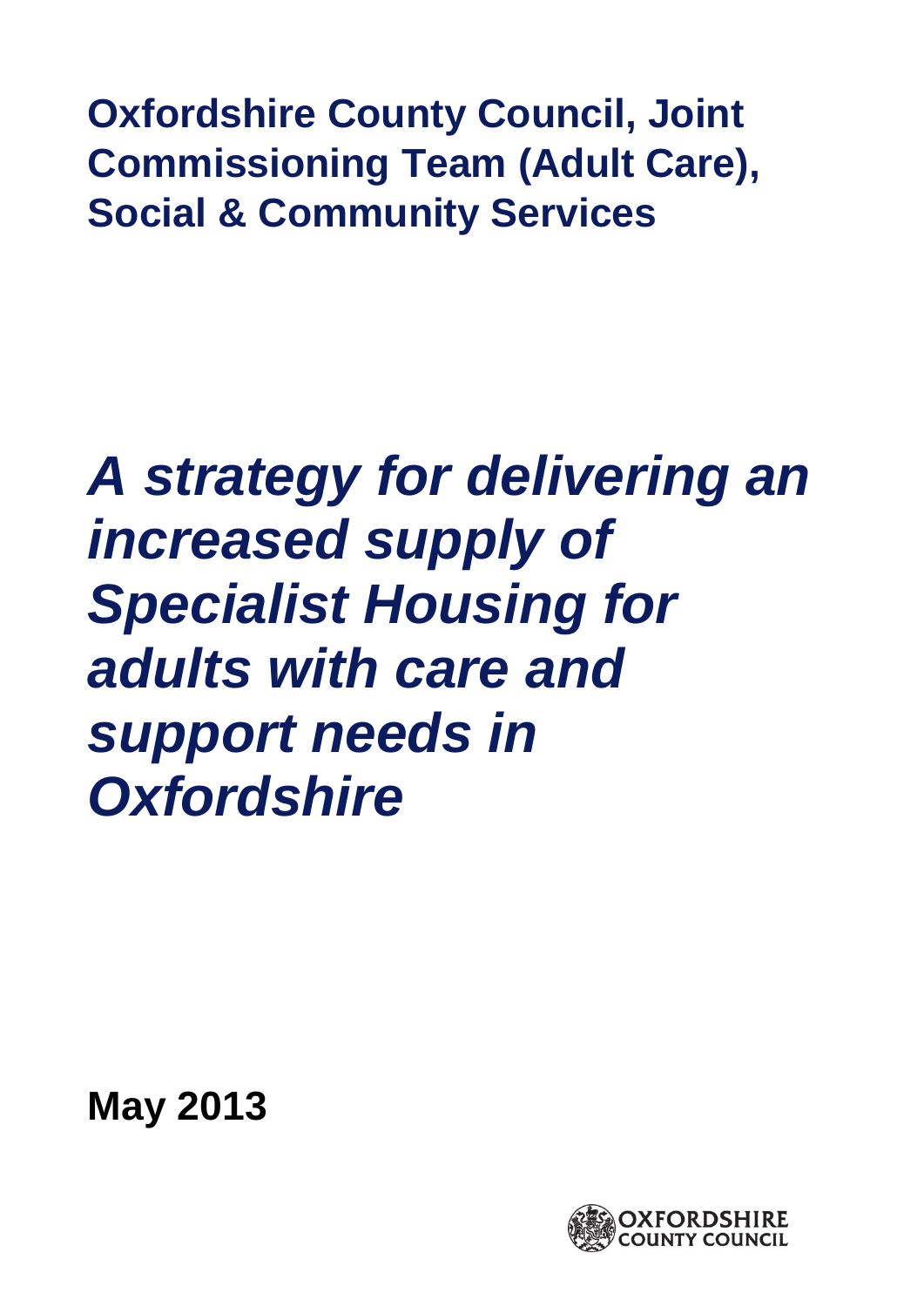| <b>TABLE OF CONTENTS</b>                                                                                                                                       | <b>PAGE</b>    |  |  |  |  |
|----------------------------------------------------------------------------------------------------------------------------------------------------------------|----------------|--|--|--|--|
| <b>Introduction and Summary</b><br>1.                                                                                                                          |                |  |  |  |  |
| Why do we need a strategy for delivering an increased supply of<br>2.<br>Specialist Housing for adults with care and support needs in<br>Oxfordshire?          | 3              |  |  |  |  |
| What is the number and type of specialist housing required from now<br>3.<br>to 2020?                                                                          | 4              |  |  |  |  |
| What types of housing are being proposed?<br>4.                                                                                                                | 5              |  |  |  |  |
| 5.<br>How can the specialist housing strategy be commissioned and<br>delivered?                                                                                | 5              |  |  |  |  |
| Next steps: Consultation on the housing needs presented and hearing<br>6.<br>your views on how such new capacity can be delivered                              | $\overline{7}$ |  |  |  |  |
| <b>Annex 1</b><br><b>Summary of Specialist Housing required 2013/2020</b>                                                                                      | 9              |  |  |  |  |
| <b>Annex 2</b><br><b>Specialist Housing Requirements for Oxfordshire Districts</b><br>$\blacksquare$<br>2013 – 2020 per capita of adult population             | 9              |  |  |  |  |
| Annex <sub>3</sub><br>Specialist Housing Need 2013 to 2020 identified by<br>$\sim$<br><b>Oxfordshire County Council in Cherwell District Council</b><br>Area   | 10             |  |  |  |  |
| Annex 4<br>Specialist Housing Need 2013 to 2020 identified by<br><b>Oxfordshire County Council in Oxford City Council Area</b>                                 | 11             |  |  |  |  |
| <b>Annex 5</b><br>Specialist Housing Need 2013 to 2020 identified by<br><b>Oxfordshire County Council in South Oxfordshire District</b><br><b>Council Area</b> | 12             |  |  |  |  |
| Annex 6<br>Specialist Housing Need 2013 to 2020 identified by<br>$\blacksquare$<br><b>Oxfordshire County Council in Vale District Council Area</b>             | 13             |  |  |  |  |
| <b>Annex 7</b><br>Specialist Housing Need 2013 to 2020 identified by<br><b>Oxfordshire County Council in West Oxfordshire District</b><br><b>Council Area</b>  | 14             |  |  |  |  |
| <b>Annex 8</b><br>- Templates describing the particular housing models<br>required by client group                                                             | 15             |  |  |  |  |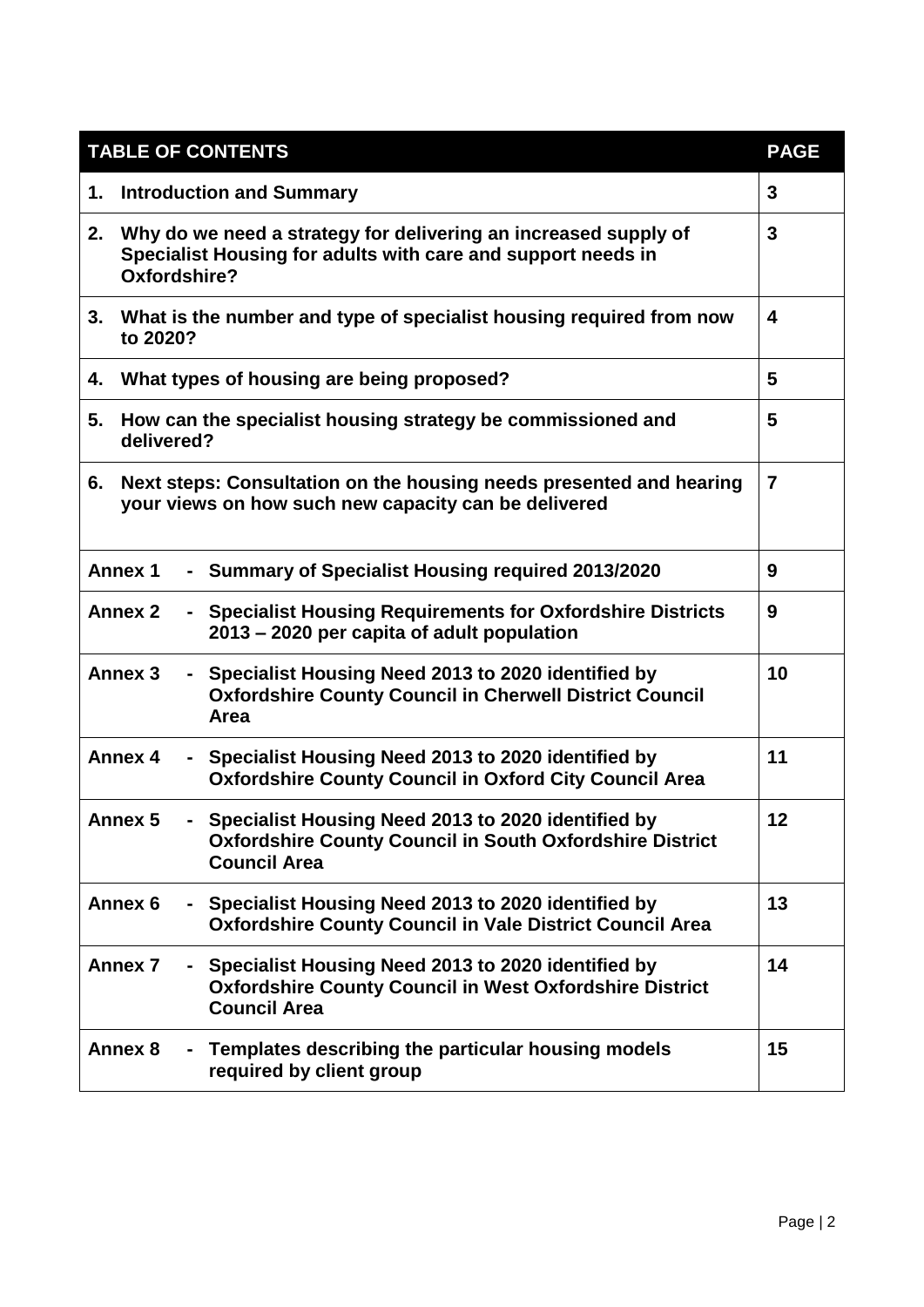# **1. Introduction and Summary**

Commissioning strategies for adults with a physical and learning disability, and those with mental health needs, increasingly stress the need for an increased and suitable supply of various housing options in order that such adults can live 'an ordinary life' in their community. For some this will also provide an alternative to living in a care home.

However, whilst there has been common agreement about the need for such provision there has perhaps been less clarity about the detail of the types of housing required, their number, location and how they may be delivered in collaboration with other key partners such as Registered Housing Providers and District/City Council housing departments. The ability to deliver such increased forms of housing has also had to recognise major policy changes in the way such housing is funded, both in terms of reduced capital and revenue streams plus new benefit arrangements.

In order to provide the important details about the need for such housing, the Joint Commissioning Team convened a group of various managers experienced in developing such services. Whilst recognising that a wider 'housing strategy' includes many other aspects such as adaptations, care and support models and the 'pathways' by which people are informed of and apply for such housing, the Group has concentrated initially on the delivery of the required specialist housing stock. The main outputs from this work are contained in this strategy as follows:

- An estimate of the number of housing units and types required for each service area from now until 2020. These total numbers are tabled at Appendix 1 and shown by District at Annex 2 to 7.
- Consideration of how such required housing can be commissioned and delivered in the context of partnerships both within and outside the County Council.
- A 'template' which describes further information for each housing type, such as its design requirement and specification, evidence of demand and supply needs, preferred locations and sites and typical care and support models. These templates are listed in Appendix 8

# **2. Why do we need a strategy for delivering an increased supply of Specialist Housing for adults with care and support needs in Oxfordshire?**

There is common agreement that we need to continue to enable adults with care and support needs to live in their own homes in the community. This is evidenced in many ways including:

- Various local and national policy and commissioning strategies support this objective. For example the recent discussion paper 'A joint health and social care Physical Disability strategy for Oxfordshire' states *'suitable housing within the individuals community…are cited as things that can have a positive impact on people's health and well-being. Conversely, unsuitable housing, or appropriate housing away from friends and family and even outside of Oxfordshire, can have an adverse effect'*.
- Our service users themselves tell us that this is clearly their preference. Most also agree that it is a basic 'human right' to live in your own home.
- Evidence from housing needs surveys and national 'prevalence rates' suggest that we require additional supply of such housing (or that some existing supply is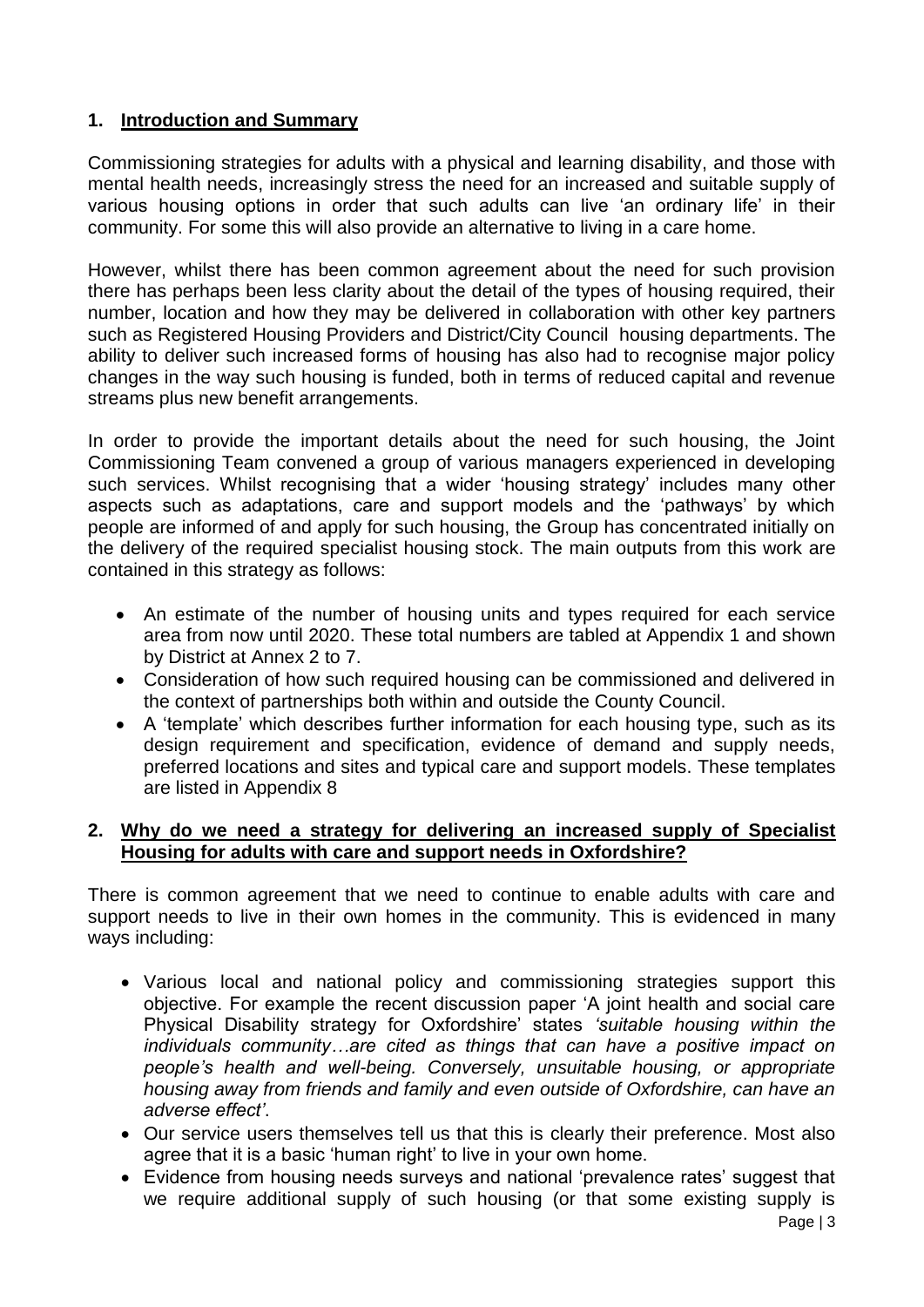inappropriate and needs replacement) particularly as community care policies seek to support more people in their own homes

 There is also evidence that appropriate, properly designed housing can make care delivery more efficient and effective and in some cases substitute for higher costs of institutional care.

However, there are also other practical reasons for why we need a clear expression of the volume and type of specialist housing. This is because other key partners have suggested that in the absence of such needs and housing models it is more difficult to 'make a case' for producing such housing given other, competing housing needs. In particular we need a clear expression of our specialist housing requirements in order to:

- Influence the spatial planning agenda and ensure that such housing needs are reflected in Local Plans and housing strategies, Supplementary Planning Documents, strategic site master plans and town plans, etc. Without this 'up front' work there is a risk that such needs will be overlooked when detailed plans are approved later.
- Assist Housing Enabling and Planning Officers in each district to know our requirements so that they can reflect these when advising and agreeing new affordable housing planning applications.
- Encourage Registered Providers to know of our needs and models so that they too can consider such provision when building new homes or when considering how to re-model existing stock.
- Provide a consistent and clear set of needs to the property services and planning departments within the County Council. The Council still has various small sites for disposal which could lend themselves to specialist housing as has been the case in the past, as it has on several larger sites for Extra Care Housing (ECH) for older people.
- Enable us to make a more convincing case for capital grant or land subsidy both within the Council, the district councils and the Homes and Communities Agency (as again has been the case with the ECH programme).

# **3. What is the number and type of specialist housing required from now to 2020?**

The main product from the above group of managers in the Joint Commissioning Team has been to produce further detail on the type and volume of specialist housing requirements. This is shown for easy reference at Table 1 in Annex 1 which proposes a total of 391 such homes by 2020.

Discussions have also been conducted with all five district/city councils on this number and type of specialist housing and all are broadly supportive but wanted more detail on the preferred locations for such housing in their locality. Consequently, Annex 3 to 7 provides tables showing these locations.

Finally, more detail on each type of housing has been produced on a standard template and these are listed at Appendix 8. The idea of each template is to provide a simple specification which can then be referred to by managers both within and outside the Council in order to appraise the suitability of each new housing or site opportunity that comes forward for development or re-modelling. It is acknowledged that the information within it should be seen as a guide rather than a prescriptive model in order to maintain a flexible approach.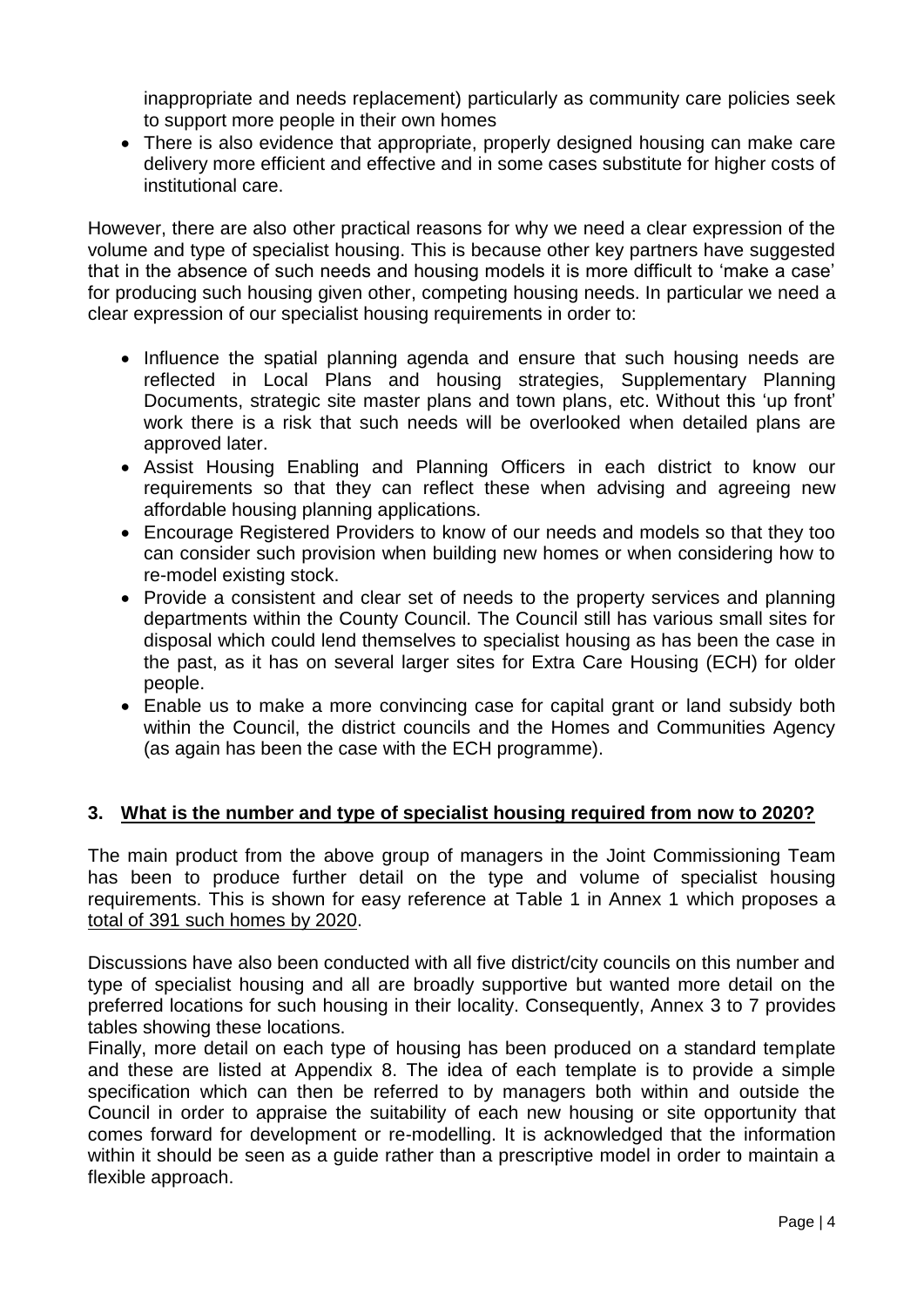# **4. What types of housing are being proposed?**

There is not a simple, 'one size fits all' definition of the type of housing required and, given the different client groups and range of needs, this is not surprising. Whilst Annex 1 shows 11 forms of provision these fall into broadly three main types of housing model;

- i) Specially adapted, purpose built accommodation for groups of residents to live together in either shared or self-contained homes with their own room or front door. Such housing is normally more suitable for people with complex or high support and care needs, often requiring 24/7 staffing. The need for communal space and staff bedrooms means that that such housing traditionally requires more space, a bigger plot and often greater capital subsidy. For these reasons this type of housing is often the most difficult to commission. Approximately 30 such specialist housing schemes are required to house 152 persons comprising; Physical Disability, 10 schemes (48 persons), Learning Disability and Autism 11 schemes (44 persons) and Mental Health 9 schemes (60 persons).
- ii) Dispersed, fully wheelchair accessible homes purpose built for a single household comprising a physically disabled occupant and family/carer. Such homes will need to be designed to the highest agreed disability standards for people with a physical and/or learning disability and a county/district group of managers are looking to produce such a common standard. Approximately 100 such units are required by 2020. We plan to achieve this by urging district councils to adopt a percentage of all new homes to be built to these higher standards (Oxford City for example are proposing 5% which is a good start).
- iii) 'Conventional' homes with limited adaptations and communal facilities but for groups of adults with a learning disability or mental health need (with varying levels of support needs) to live in as a group. This often involves single bedrooms in shared housing or, more independently, in self-contained one bedroomed accommodation. Whilst such homes could be regarded as forming part of the 'general needs' housing stock it was felt useful to still include such provision as an unmet need. Many of these homes may also be better provided outside of a conventional 3 or 4 bedroom house, for example as a small block containing 4 or 5 self-contained apartments. Approximately 34 such houses are required to house 139 persons comprising; Learning Disability 13 houses (52 persons) and Mental Health 21 houses (77 persons).

Options for a 'Core and Cluster' approach will also be considered should a big enough and well located site be available to house a combination of any of the above housing types. This option allows for some economy of scale in providing care and support services as well as an opportunity for residents to share recreational, leisure and transport services should they so choose.

# **5. How can the specialist housing strategy be commissioned and delivered?**

# How can we plan to take this strategy forward?

The Joint Commissioning Team of housing managers has set out a decision 'pathway' for taking the strategy through to its adoption and delivery. This has partly drawn upon the experience from the ECH programme and the recently approved Housing Plan for people with Physical Disabilities. It is important that key partners are involved in this process in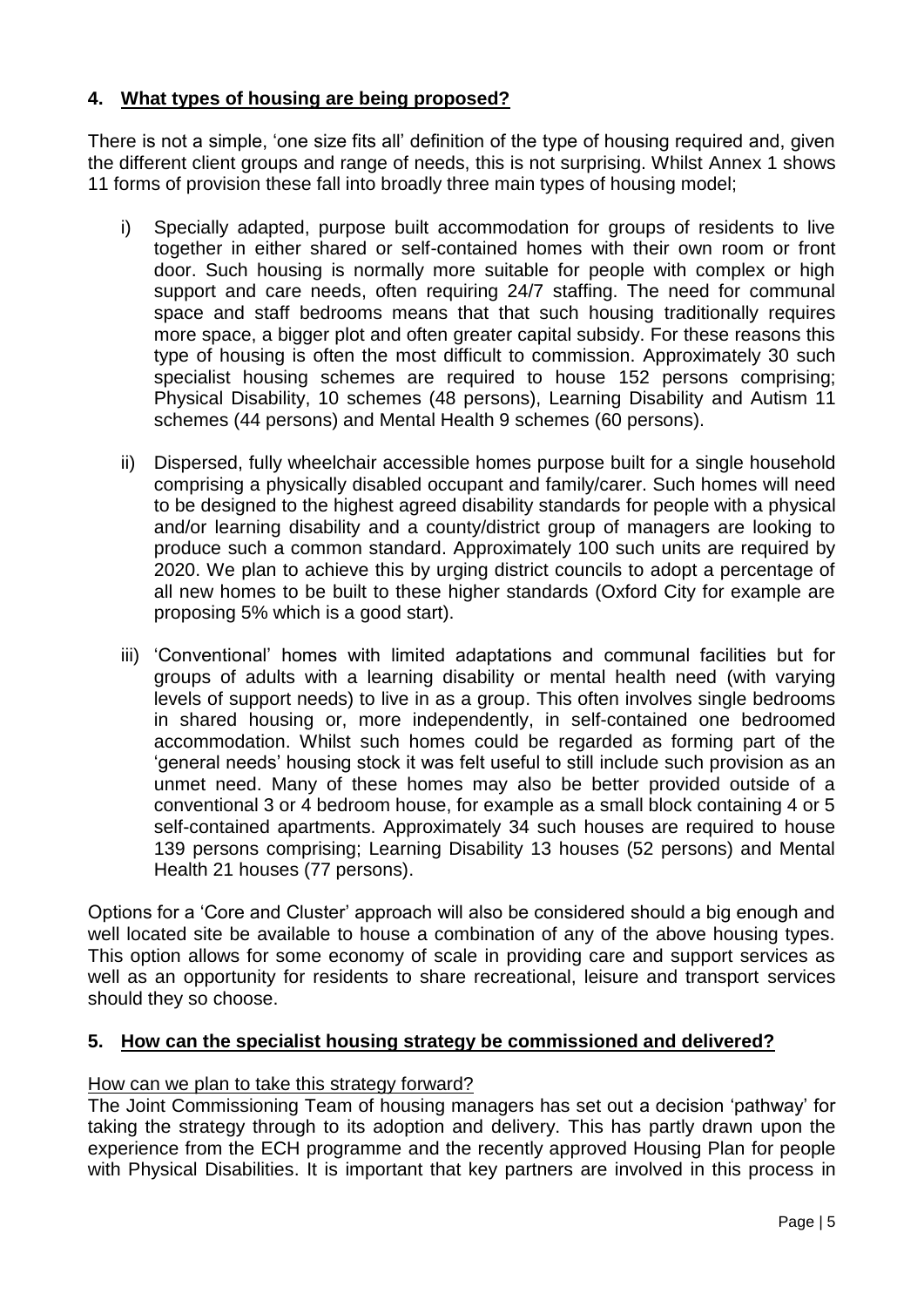order to promote co-ownership of the issues and help find delivery solutions together. A series of steps have therefore been undertaken as follows:

- Joint Commissioning Managers agreed outline draft as a basis for further consultation with other partners and service users
- District Council housing managers were consulted on the strategy in general and on how such needs apply to different localities.
- Invite Registered Providers to a discussion consultation meeting to gather their views on the strategy and its deliverability
- Prepare a final strategy and needs analysis document for approval by the Oxfordshire County Council Cabinet and/or the relevant Health and Wellbeing Board structure
- Provide periodic reports to the above Board and other partners in order to monitor progress in achieving an increased supply of specialist housing.

#### How can an increased supply of specialist housing be successfully delivered?

Experience suggests that there are three broad components to achieve the outcome required above. These can be summarised as the correct buildings, appropriate care and support services and clear 'pathways' that enable residents to choose and access such housing. These three elements are considered further below as follows:

i) Ensuring that the 'bricks and mortar' to supply these new homes are built to the correct design, in the right locations and at an affordable price: This task can be seen as a 'cross-cutting' function involving engagement with a common set of partners including District Council housing and planning officers, housing and other providers, County Council property services department and capital budget managers both within and outside the council (such as the HCA). There are advantages in this common approach in that site opportunities can be appraised against all specialist housing needs and capital resources potentially pooled to serve different housing programmes. Equally, larger sites could be considered for co-location of different housing needs perhaps with a pooled staff group providing a core level of care and support.

New specialist housing capacity can also be increased by conversion of existing supported housing which may no longer be fit for its original purpose, for example smaller units of sheltered or older persons housing. Equally, extensions to existing schemes (as has often been the case in learning disability services) can add further capacity, whilst the growth of Extra Care Housing for adults aged 55 and upwards will increasingly attract the older residents of specialist housing, thereby freeing-up places for younger entrants.

There have also been strong messages from key partners that a 'single point of contact' from the County Council Social &Community Services department would be very helpful for them in their particular task of delivering new, specialist housing (rather than liaise with a number of housing development staff). The new Commissioning Manager (Housing) post in the recently implemented Joint Commissioning team organisational re-design will now pick up these cross-cutting tasks.

Provision of such specialist housing will be considered from all Registered Housing Providers, both smaller, specialist providers or those more locally based that meet a wider range of needs. Where possible the County Council will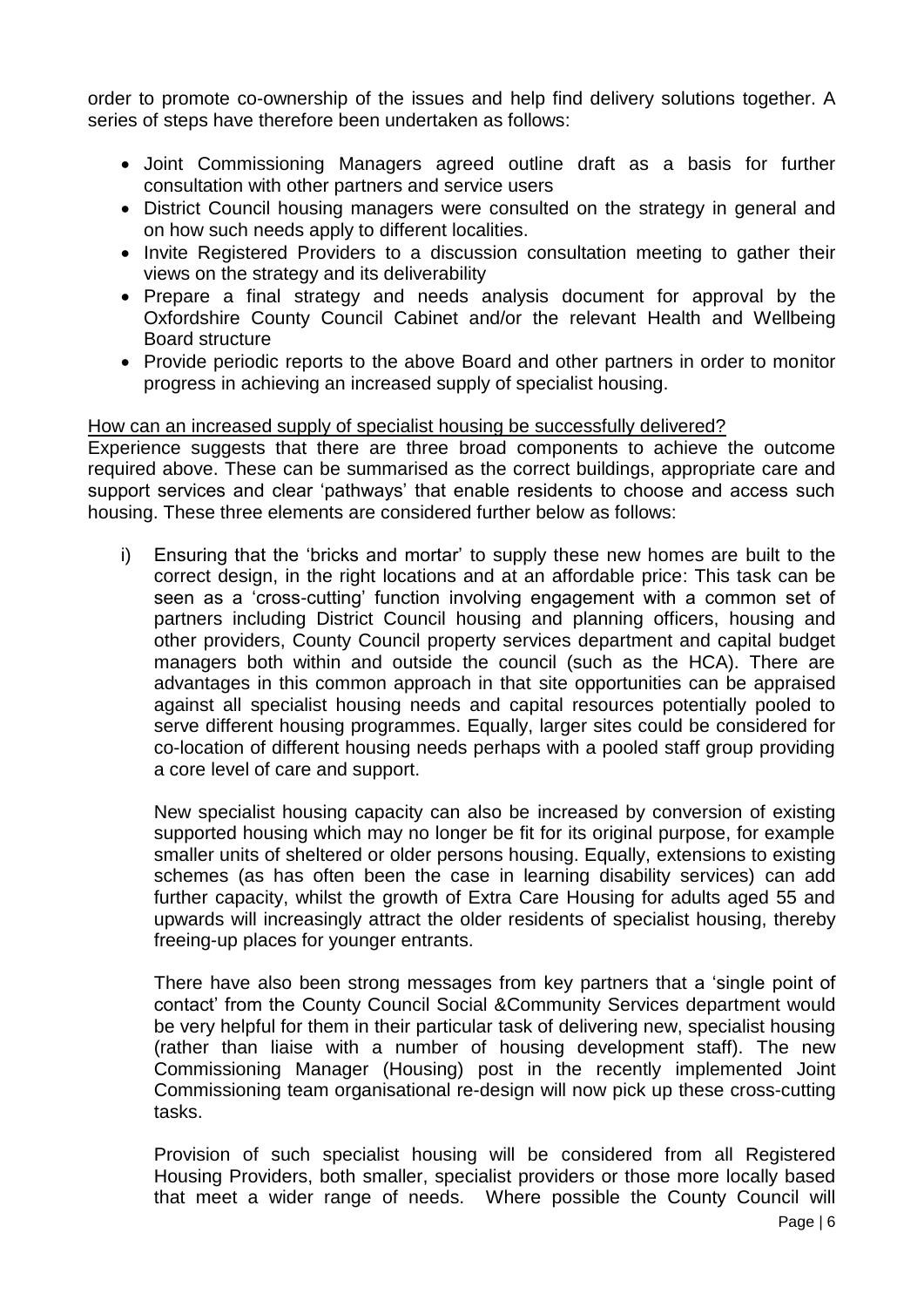consider its own sites for such new provision and offer capital grants to assist such developments subject to resources and value for money criteria. The County Council will often look to enter into Housing Management Agreements with RPs in order to secure nominations to such provision and offer rent guarantees to help reduce the financial risk for housing providers on void properties.

However, the County Council is also aware that traditional sources of capital subsidy for new build schemes are reducing whilst new sources of private finance and bond issues are emerging. These approaches offer new forms of partnership working and risk sharing. The County Council is therefore assessing these new options and how such initiatives can be properly procured.

- ii) Appropriate care and support services: Sufficient revenue streams will be provided to fund the required care and/or support services to such housing. These services will need to reflect the 'personalisation' agenda albeit balanced with the possibility of contracts with providers to deliver certain core tasks. The County Councils approach for some certain services is to procure such care and support provision via a tender process open to providers on an 'approved list' or a framework agreement (as is the case for our learning disability services). However, for other services a different procurement approach might apply. More specialist housing provision for those with complex needs will be expected to show revenue savings compared to other forms of accommodation or a residential care home placement. Such revenue savings are particularly important if the County Council are to consider allocating its sites or capital grants to new specialist housing.
- iii) Clear 'pathways' to enable residents to access such housing. These will need to consider how assessment for and referral to specialist housing is delivered, and what methods of nomination and allocation are adopted. Improved means of providing information and advice about such housing could also be seen as part of this pathway. A more accurate system of describing and updating types of adapted and supported accommodation will enable more choice for residents and a better 'matching' of applicants to properties.

# **6. Next steps: Consultation on the housing needs presented and hearing your views on how such new capacity can be delivered**

The County Council are keen to hear the views of housing providers on the overall strategy presented above and how these requirements can be delivered in practice, and indeed what opportunities or threats exist which have not yet been considered.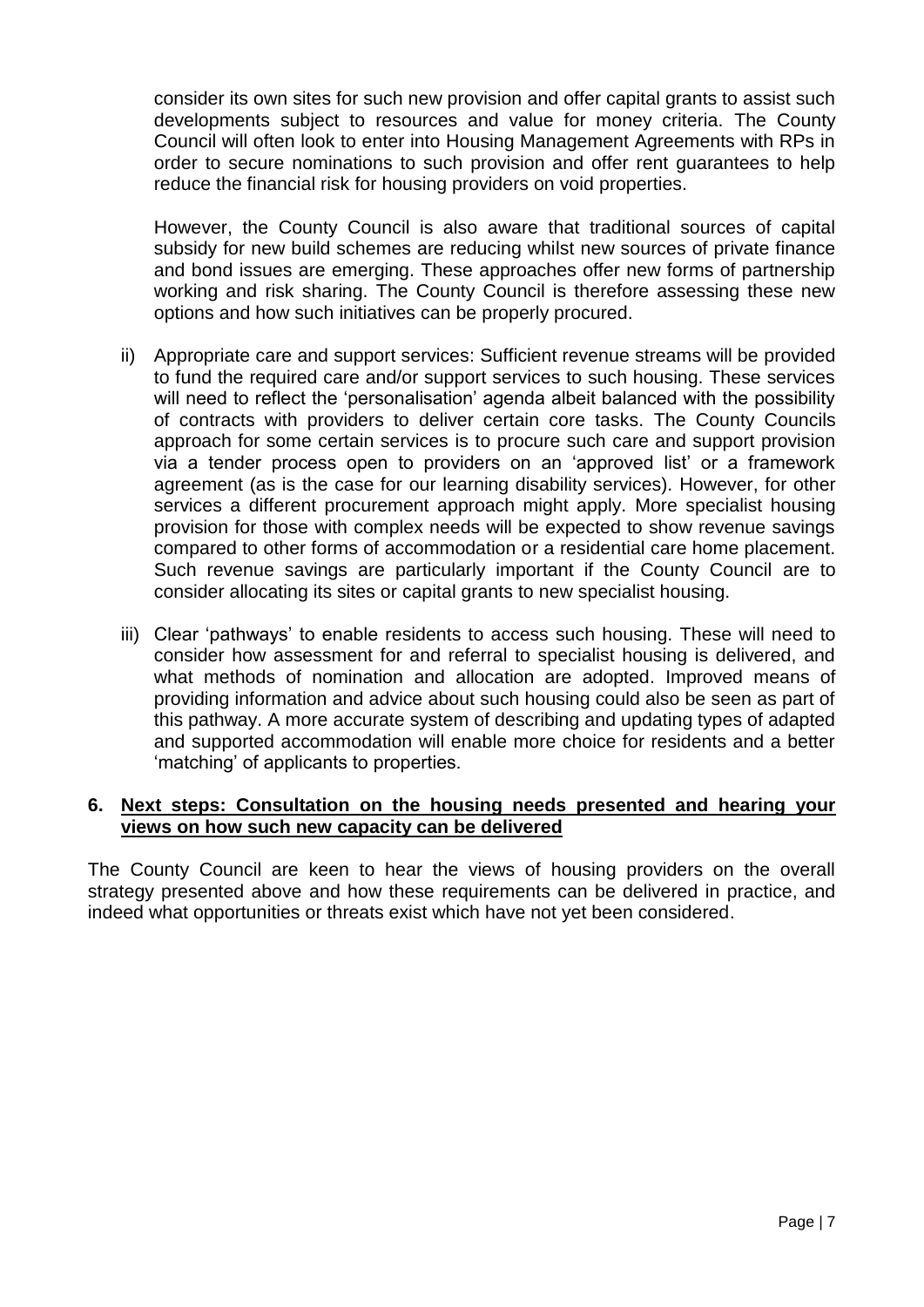Comments or suggestions on how the aspirations within it can be taken forward are particularly welcome. These comments can either be given at the consultation event being held on May 14<sup>th</sup> or in writing to or meeting with;

# **Nigel Holmes**

Commissioning Manager (Housing) Joint Commissioning Team Social & Community Services Oxfordshire County Council 4<sup>th</sup> Floor County Hall New Road Oxford, OX1 1ND

Tel: 01865 323684 Email: [nigel.holmes@oxfordshire.gov.uk](mailto:nigel.holmes@oxfordshire.gov.uk)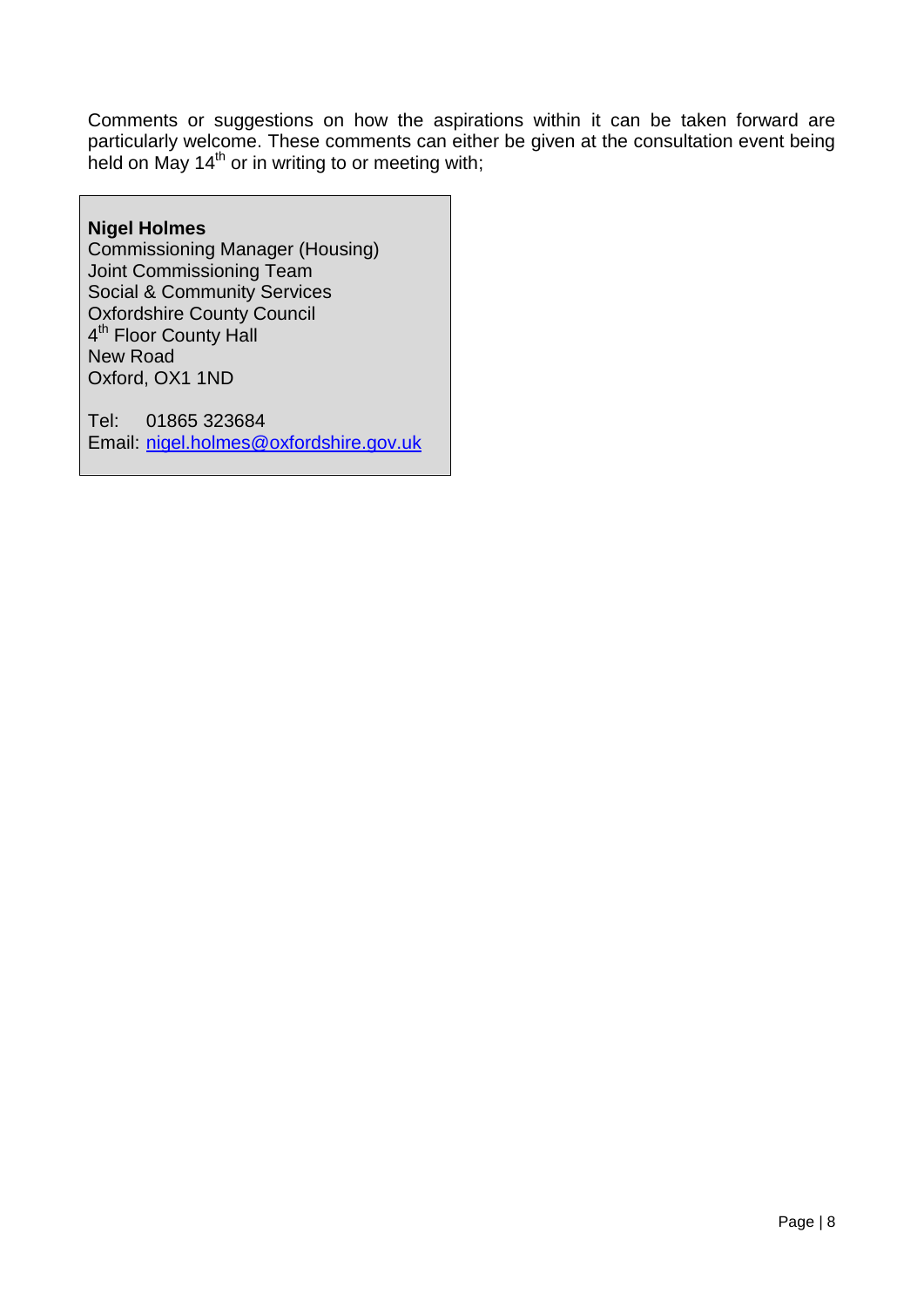# **Summary of Specialist Housing required 2013/2020**

| າnex 1    |                                                         |           |               |               |                   |                    |                   |         |                   |             |              |
|-----------|---------------------------------------------------------|-----------|---------------|---------------|-------------------|--------------------|-------------------|---------|-------------------|-------------|--------------|
|           | <b>Summary of Specialist Housing required 2013/2020</b> |           |               |               |                   |                    |                   |         |                   |             |              |
|           |                                                         | Shared or |               | Accommod      |                   | Schemes Accomm     | Schemes           | Accomm  | <b>Schemes</b>    |             |              |
|           |                                                         | self-     | Purpose Build | <b>ation</b>  |                   | odation            | Ιx                | odation |                   |             |              |
|           |                                                         | contained | $ $ (PB)or    | required      |                   | occupan   required | occupant required |         | occupant Replace  |             |              |
|           | Client Housing type and care needs                      | (SC)      | lConventional | $ 2011 - 14 $ | ts                | 2015-17            |                   | 2018-20 |                   | ment?       | <b>TOTAL</b> |
| PD        | Complex high support                                    | Mixed     | <b>PB</b>     |               | $15 3 \times 5$   |                    | $15 3 \times 5$   |         | $8$  2 x 4        | No          | 38           |
| PD        | Non-complex needs                                       | Mixed     | <b>PB</b>     |               | $5$  1 x 5        |                    | $5$   1 x 5       |         |                   | <b>No</b>   | 10           |
| PD        | Dispersed, high need, for children & adults             | lsc       | PB            | 50            |                   | 50                 |                   |         |                   | No          | 100          |
| LD        | Complex, high support                                   | <b>SC</b> | <b>PB</b>     |               | $8$  2x4          |                    | $8$  2x4          |         | $8$  2x4          | <b>Some</b> | 24           |
| LD        | Complex, high support                                   | Mixed     | <b>PB</b>     |               | $8$  2 x 4        |                    | $8$  2x4          |         | $4$   1x4         | Some        | 20           |
| <b>LD</b> | Independent living, low support                         | Shared    | leither       |               | $20 5 \times 4$   |                    | 20 5x4            |         | 12 3x4            | <b>Some</b> | 52           |
| MH        | High support                                            | Shared    | Either        |               | $20 3 \times 6/8$ |                    | $20 3 \times 6/8$ |         | $20 3 \times 6/8$ | Yes all     | 60           |
| MH        | Medium support (Longer term)                            | <b>SC</b> | Either        |               | $15 3 \times 5$   |                    |                   |         |                   | No          | 15           |
| MH        | Medium support                                          | Shared    | Conventional  |               | $12 4 \times 4$   |                    |                   |         |                   | No          | 12           |
| MH        | Independent living, low support                         | Shared    | Conventional  |               | 12 3x4            |                    | $12$ 3 x 4        |         | 12 3x4            | No          | 36           |
| MH        | Independent living, low support                         | <b>SC</b> | Conventional  |               | $8$  2 x 4        |                    | $8$  2 x 4        |         | $8$  2 x 4        | No          | 24           |
|           | <b>TOTAL</b>                                            |           |               | 173           |                   | 146                |                   | 72      |                   |             | 391          |

# **Annex 2**

# **Specialist Housing Requirements for Oxfordshire Districts 2013 – 2020 per capita of adult population**

| Cherwell   | 21%  | 82  |
|------------|------|-----|
| City       | 26%  | 102 |
| South Oxon | 19%  | 74  |
| Vale       | 18%  | 70  |
| West Oxon  | 16%  | 63  |
| Total      | 100% | 391 |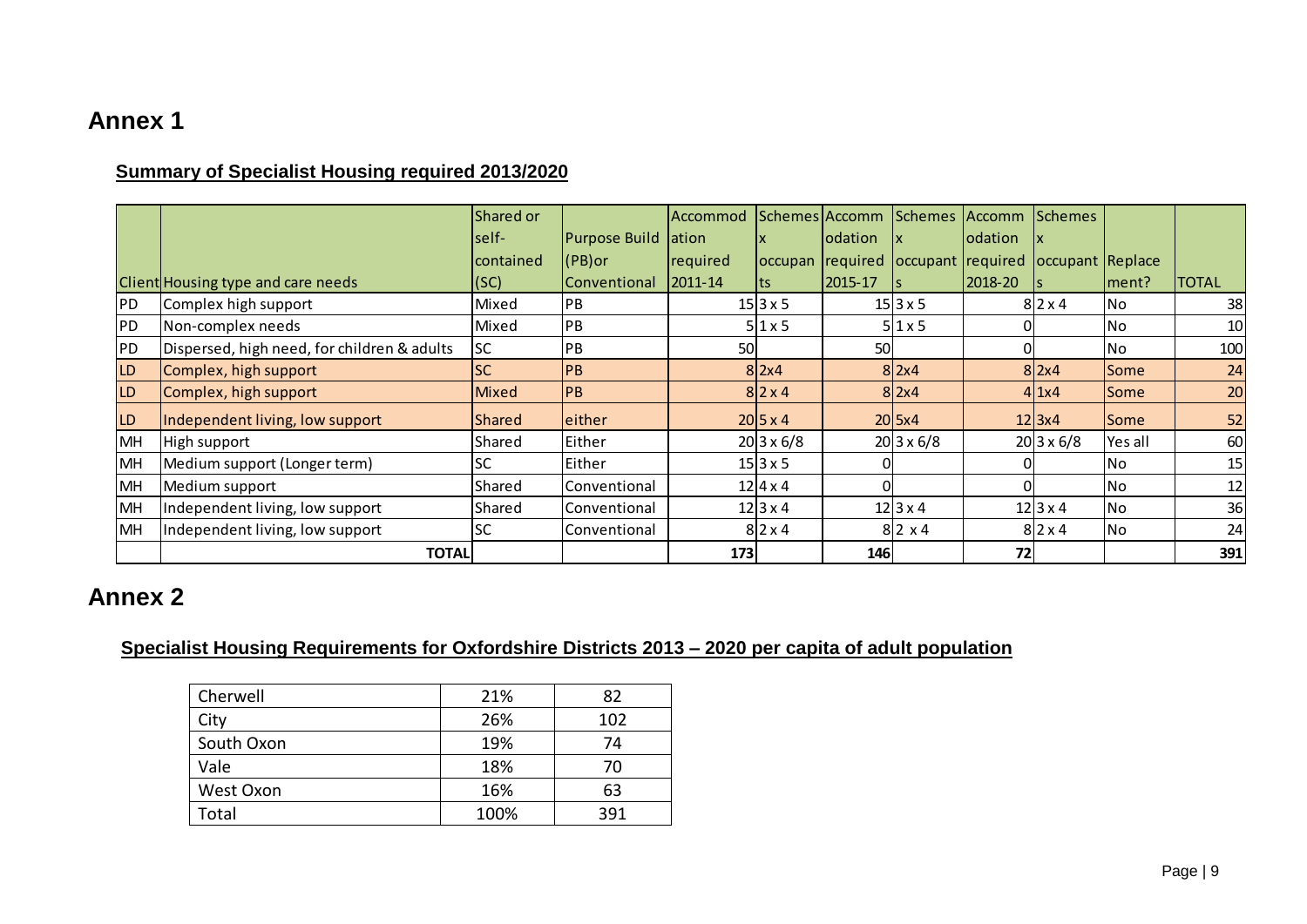# **Specialist Housing Need 2013 to 2020 identified by Oxfordshire County Council in Cherwell District Council Area**

| Housing type and care<br>needs                           | Shared or Self<br>Contained (SC) | Purpose Built (PB)<br>or Conventional | <b>Total Homes &amp;</b><br>(Residents) | Preferred locations in priority order                                                  |
|----------------------------------------------------------|----------------------------------|---------------------------------------|-----------------------------------------|----------------------------------------------------------------------------------------|
| PD Complex and non-<br>complex high support<br>needs     | Self-Contained                   | Purpose Built                         | 2 (10 residents)                        | Banbury and Bicester are priority locations (with<br>Kidlington as a reserve location) |
| PO Dispersed, fully<br>adapted, individual<br>households | Self-Contained                   | Purpose Built                         | 21 (Various<br>household sizes)         | Banbury, Bicester and Kidlington followed by other<br>larger villages.                 |
| LD Complex, high support                                 | Mixed                            | Purpose Built                         | 2(8)                                    | Banbury, Bicester or Kidlington                                                        |
| LD Independent living,<br>low support                    | Shared                           | Either                                | 2(8)                                    | Banbury, Bicester or Kidlington                                                        |
| MH High Support                                          | Shared                           | Either                                | 2(6 to 8)                               | <b>Bicester</b>                                                                        |
| MH Medium Support<br>(Longer term)                       | Self-Contained                   | Fither                                | 1(5)                                    | Banbury                                                                                |
| MH Medium support                                        | Shared                           | Conventional                          | 1(4)                                    | <b>Bicester</b>                                                                        |
| MH Independent living,<br>low support                    | Mixed                            | Conventional                          | 3(12)                                   | Banbury, Bicester and Kidlington                                                       |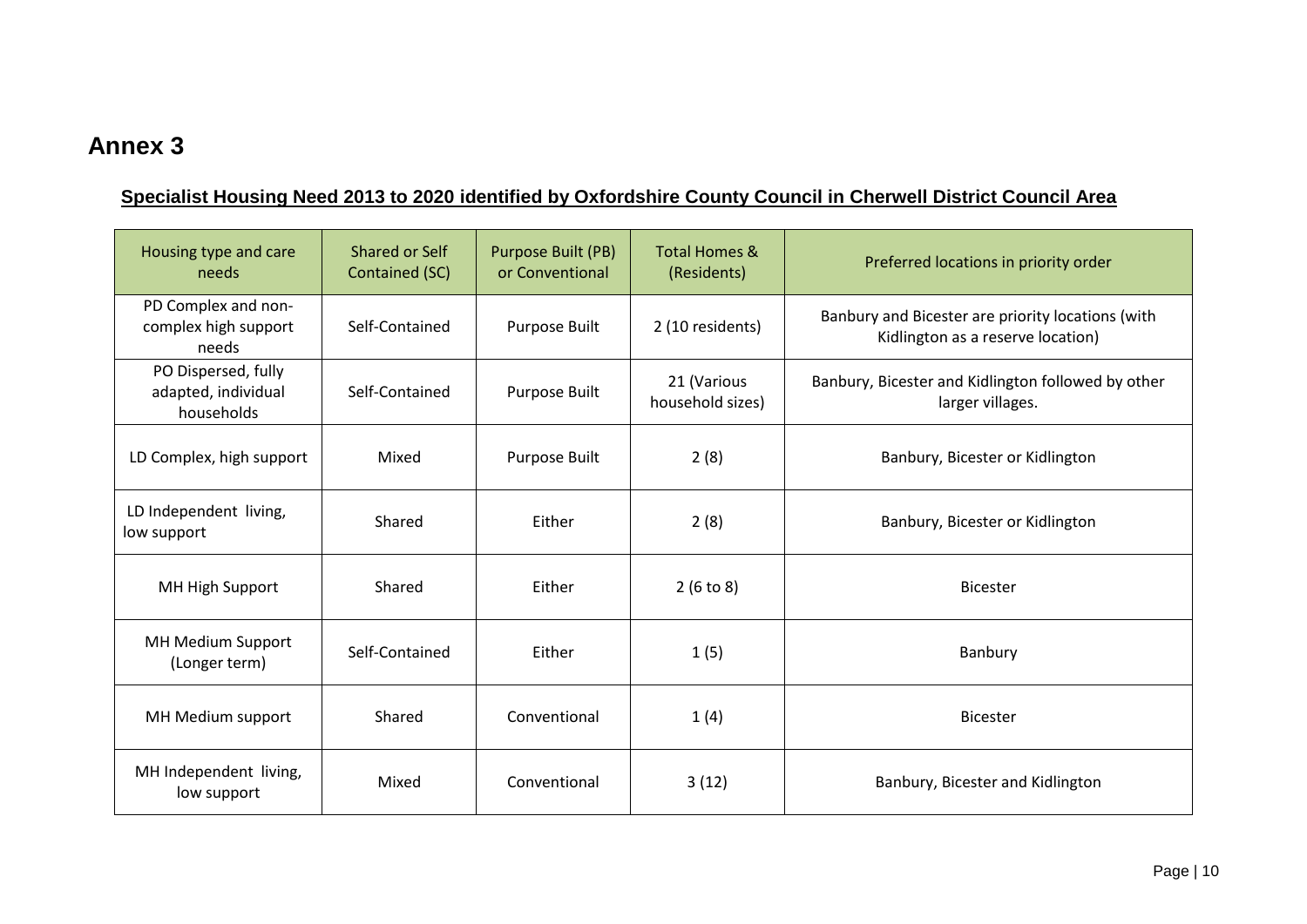# **Specialist Housing Need 2013 to 2020 identified by Oxfordshire County Council in Oxford City Council Area**

| Housing type and care<br>needs                           | Shared or Self<br>Contained (SC) | Purpose Built (PB)<br>or Conventional | <b>Total Homes &amp;</b><br>(Residents) | Preferred locations in priority order                                         |
|----------------------------------------------------------|----------------------------------|---------------------------------------|-----------------------------------------|-------------------------------------------------------------------------------|
| PD Complex and non-<br>complex high support<br>needs     | Mix of 3 shared<br>and 2 SC      | Purpose Built                         | $2(8 \text{ to } 10)$                   | <b>Most City locations</b>                                                    |
| PO Dispersed, fully<br>adapted, individual<br>households | Self-Contained                   | Purpose Built                         | 26                                      | Various spread of locations                                                   |
| LD Complex, high<br>support                              | Mixed                            | Purpose Built                         | 2(8)                                    | Most City locations                                                           |
| LD Independent living,<br>low support                    | Shared                           | Purpose Built                         | 2(8)                                    | <b>Most City locations</b>                                                    |
| MH High Support                                          | Shared                           | Either                                | 2(6 to 8)                               | Most City locations                                                           |
| MH Longer term                                           | Self-Contained                   | Either                                | $\mathbf 0$                             |                                                                               |
| MH Medium support                                        | Shared                           | Conventional                          | $\mathbf 0$                             |                                                                               |
| MH Independent living,<br>low support                    | Mixed                            | Conventional                          | 3(12)                                   | Most City locations                                                           |
|                                                          |                                  |                                       |                                         | Source: Oxfordshire County Council, Social & Community Services, January 2013 |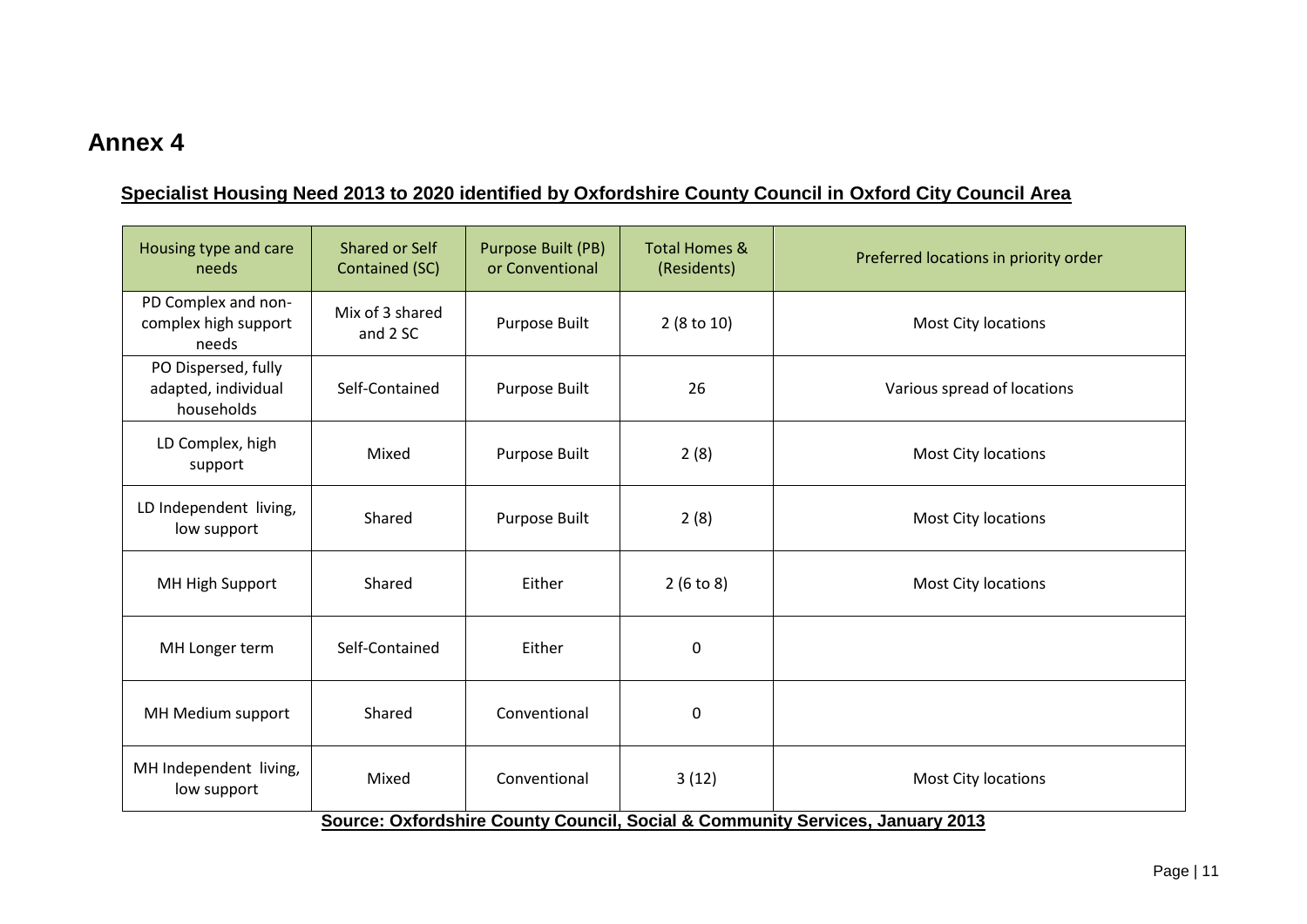**Specialist Housing Need 2013 to 2020 identified by Oxfordshire County Council in South Oxfordshire District Council Area**

| <b>Housing type and care</b><br>needs                                         | <b>Shared or Self</b><br><b>Contained (SC)</b> | <b>Purpose Built (PB)</b><br>or Conventional | <b>Total Homes &amp;</b><br>(Residents) | Preferred locations in priority order       |  |  |  |
|-------------------------------------------------------------------------------|------------------------------------------------|----------------------------------------------|-----------------------------------------|---------------------------------------------|--|--|--|
| PD Complex and non-<br>complex high support<br>needs                          | Mix of 3 shared<br>and 2 SC                    | Purpose Built                                | $2(8 \text{ to } 10)$                   | Any of Didcot, Thame, Wallingford or Henley |  |  |  |
| PO Dispersed, fully<br>adapted, individual<br>households                      | Self-Contained                                 | Purpose Built                                | 19                                      | Various spread of locations                 |  |  |  |
| LD Complex, high support                                                      | Mixed                                          | Purpose Built                                | 3(12)                                   | Any of Didcot, Thame, Wallingford or Henley |  |  |  |
| LD Independent living,<br>low support                                         | Shared                                         | Purpose Built                                | 3(12)                                   | Any of Didcot, Thame, Wallingford or Henley |  |  |  |
| MH High Support                                                               | Shared                                         | Either                                       | 2(6 to 8)                               | Any of Didcot, Thame, Wallingford or Henley |  |  |  |
| MH Longer term                                                                | Self-Contained                                 | Either                                       | $\mathbf 0$                             |                                             |  |  |  |
| MH Medium support                                                             | Shared                                         | Conventional                                 | 1(4)                                    | Didcot                                      |  |  |  |
| MH Independent living,<br>low support                                         | Mixed                                          | Conventional                                 | 4(16)                                   | Any of Didcot, Thame, Wallingford or Henley |  |  |  |
| Source; Oxfordshire County Council, Social & Community Services, January 2013 |                                                |                                              |                                         |                                             |  |  |  |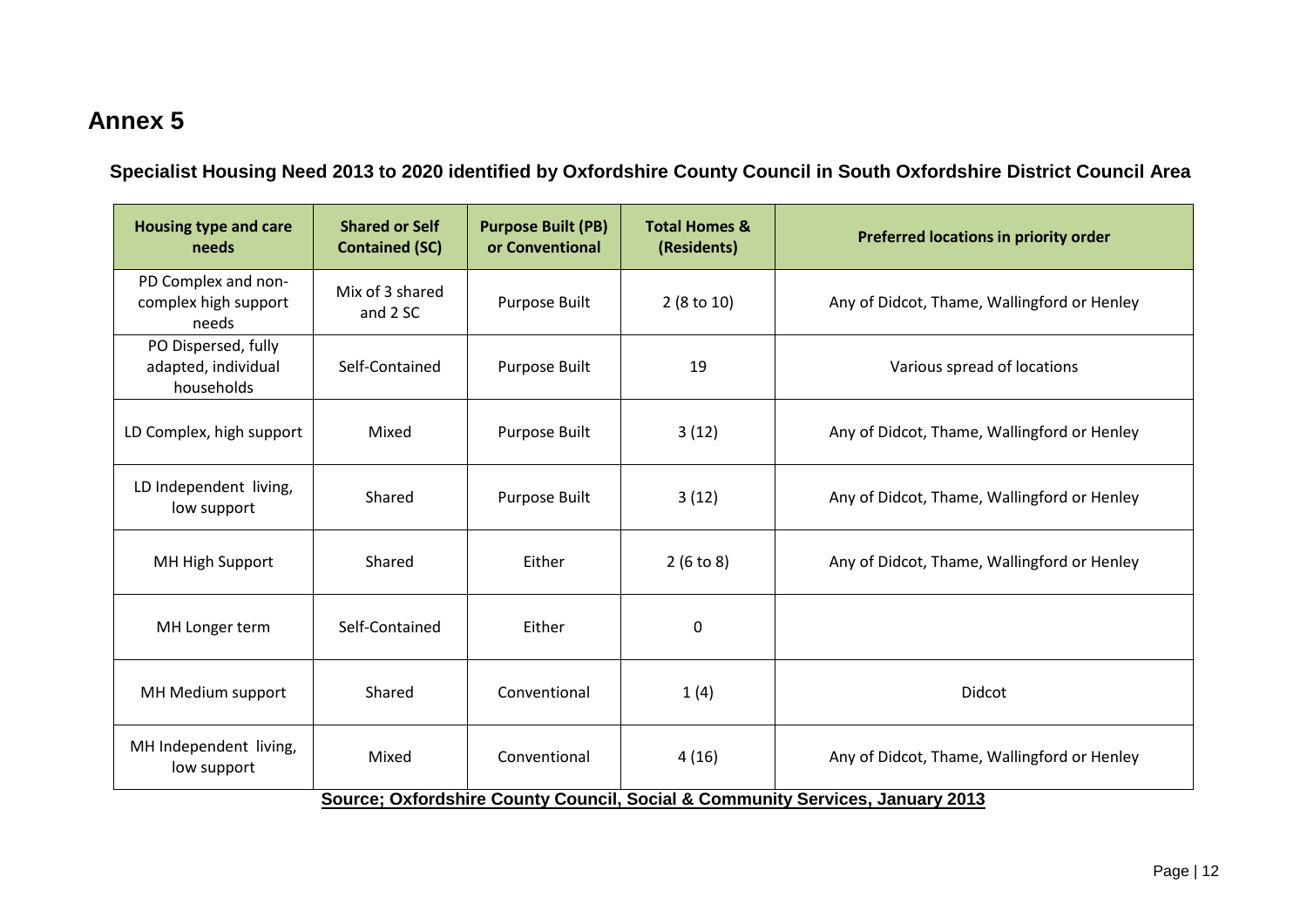# **Specialist Housing Need 2013 to 2020 identified by Oxfordshire County Council in Vale District Council Area**

| Housing type and care<br>needs                           | Shared or Self<br>Contained (SC)                                              | Purpose Built (PB)<br>or Conventional | <b>Total Homes &amp;</b><br>(Residents) | Preferred locations in priority order |  |  |  |  |
|----------------------------------------------------------|-------------------------------------------------------------------------------|---------------------------------------|-----------------------------------------|---------------------------------------|--|--|--|--|
| PD Complex and non-<br>complex high support<br>needs     | Mix of 3 shared and<br>2 SC                                                   | Purpose Built                         | 1(5)                                    | Abingdon or Wantage                   |  |  |  |  |
| PO Dispersed, fully<br>adapted, individual<br>households | Self-Contained                                                                | Purpose Built                         | 18                                      | Various spread of locations           |  |  |  |  |
| LD Complex, high<br>support                              | Mixed                                                                         | Purpose Built                         | 2(8)                                    | Abingdon or Wantage                   |  |  |  |  |
| LD Independent living,<br>low support                    | Shared                                                                        | Purpose Built                         | 2(8)                                    | Abingdon or Wantage                   |  |  |  |  |
| MH High Support                                          | Shared                                                                        | Either                                | 1(6 to 8)                               | Abingdon or Wantage                   |  |  |  |  |
| MH Longer term                                           | Self-Contained                                                                | Either                                | 1(5)                                    | Abingdon                              |  |  |  |  |
| MH Medium support                                        | Shared                                                                        | Conventional                          | 1(4)                                    | Abingdon                              |  |  |  |  |
| MH Independent<br>living, low support                    | Mixed                                                                         | Conventional                          | 2(8)                                    | Abingdon or Wantage                   |  |  |  |  |
|                                                          | Source; Oxfordshire County Council, Social & Community Services, January 2013 |                                       |                                         |                                       |  |  |  |  |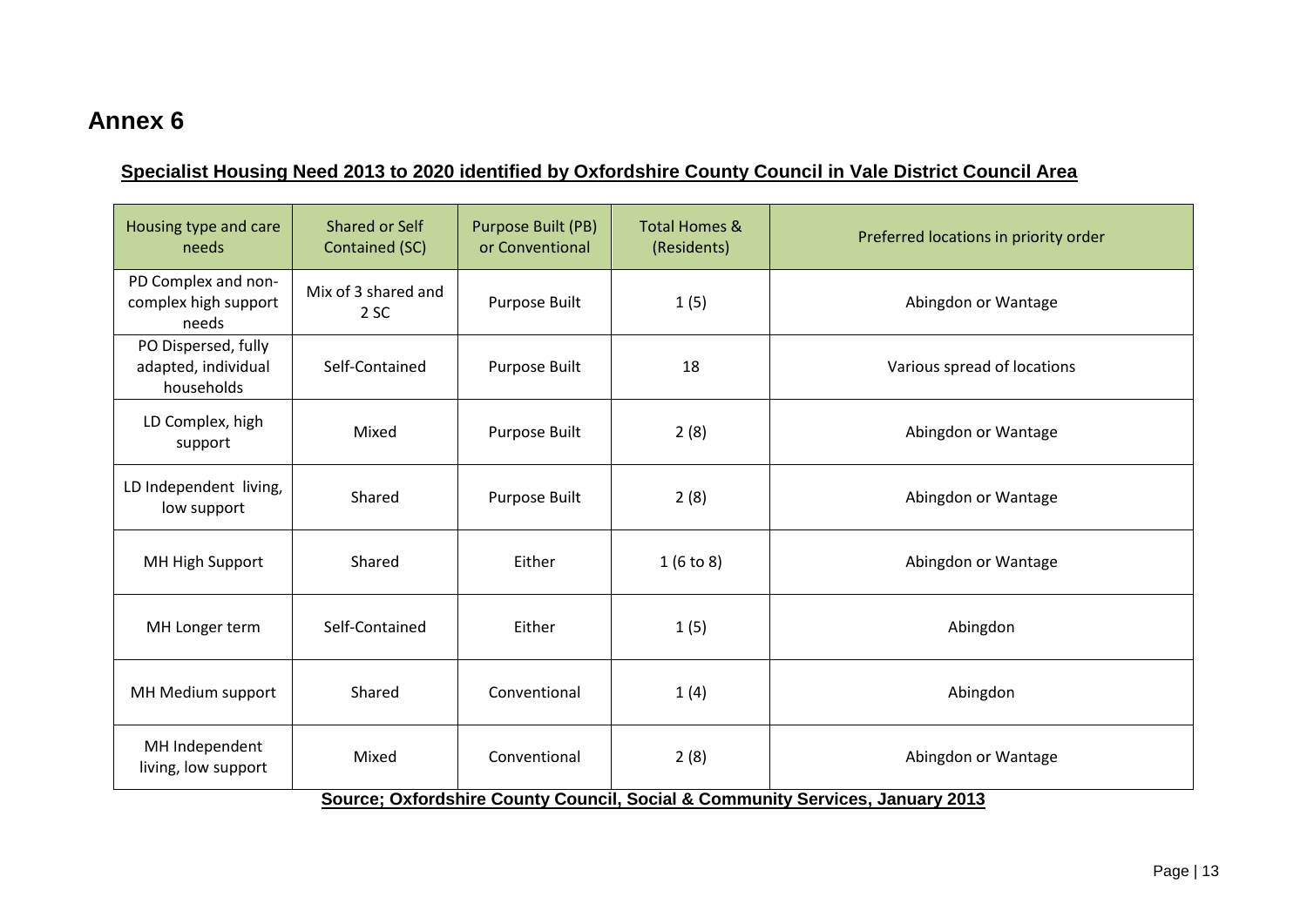# **Specialist Housing Need 2013 to 2020 identified by Oxfordshire County Council in West Oxfordshire District Council Area**

| Housing type and care<br>needs                                                | <b>Shared or Self</b><br>Contained (SC) | Purpose Built (PB)<br>or Conventional | <b>Total Homes &amp;</b><br>(Residents) | Preferred locations in priority order |  |  |  |
|-------------------------------------------------------------------------------|-----------------------------------------|---------------------------------------|-----------------------------------------|---------------------------------------|--|--|--|
| PD Complex and non-<br>complex high support<br>needs                          | Mix of 3 shared and<br>2 SC             | Purpose Built                         | 1(5)                                    | Witney                                |  |  |  |
| PO Dispersed, fully<br>adapted, individual<br>households                      | Self-Contained                          | Purpose Built                         | 16                                      | Various spread of locations           |  |  |  |
| LD Complex, high<br>support                                                   | Mixed                                   | Purpose Built                         | 2(8)                                    | Witney, Carterton                     |  |  |  |
| LD Independent<br>living, low support                                         | Shared                                  | Purpose Built                         | 2(8)                                    | Witney, Carterton                     |  |  |  |
| MH High Support                                                               | Shared                                  | Either                                | 2(6 to 8)                               | Witney plus another market town       |  |  |  |
| MH Longer term                                                                | Self-Contained                          | Either                                | 1(5)                                    | Witney                                |  |  |  |
| MH Medium support                                                             | Shared                                  | Conventional                          | 1(4)                                    | Witney                                |  |  |  |
| MH Independent<br>living, low support                                         | Mixed                                   | Conventional                          | 3(12)                                   | Witney plus another market town       |  |  |  |
| Source: Oxfordshire County Council, Social & Community Services, January 2013 |                                         |                                       |                                         |                                       |  |  |  |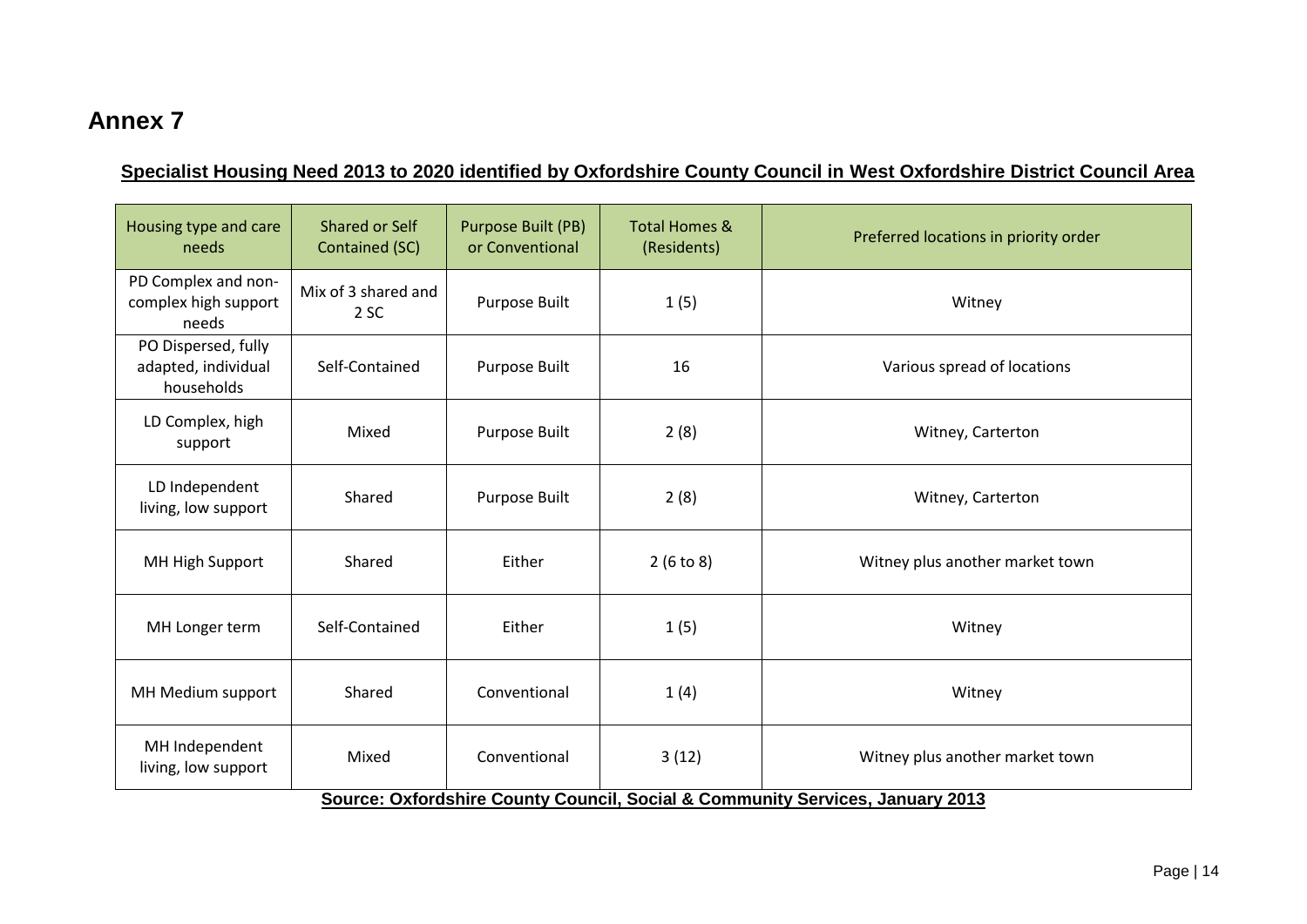# **Templates describing the particular housing models required by client group**

**PD Template 1: Specialist Supported Housing Requirements for adults with a physical disability**

**1. Describe the model of housing required; Specialist housing which has been specifically constructed or adapted to provide communal and other facilities for a group of occupants (plus support staff), each of whom have either their own bedroom in a shared house or a self-contained flat linked to the shared house.** 

Two models are described below:

- \* non- complex ( high physical needs and generally 24/7 support needs)<br>\* somplex ( mix of physical needs, estimated 60% bigh physical peod)
- \* complex ( mix of physical needs, estimated 60% high physical need and 40% low to medium physical need and medium to high support needs , generally 24/7 support needs, linked to range of behavioural/cognitive difficulties ( but not people with very aggressive or ant- social behaviour ).

The components for these are different so will be described separately below.

# **2. Describe the various accommodation components typically required for this type of housing including;**

#### **Non complex**

- a. Ideally minimum 5 residents per scheme plus 1 staff bedroom
- b. Either, 3/4 double bedrooms ( with wet room/ bathroom) as part of a shared house plus 1 or 2 self- contained flats in same development, or all 5 flats to be self-contained. Large bedrooms to take ceiling hoist. Self-contained 1 bed flats to be open plan with small kitchenette. In addition staff bedroom with en-suite.
- c. Communal accommodation should include kitchen (for use of staff and tenants), units at appropriate level for residents use. Lounge and diner- can be one room as needs to accommodate 5 wheelchairs and say up to 3 staff at once. Utility room with industrial washing machine, tenants unlikely to need access. Large storage/buggy room. Garden and patio area.
- d. Lift not required; all ground floor although staff bedroom and utility/storage could be upstairs
- e. Large parking space for up to 6 vehicles and turning space for minibus, in addition to 3 staff parking places.
- f. Affordable housing to rent (possibly some shared ownership?)
- g. Full disabled and wheelchair access throughout ground floor
- h. Small garden with flat patio area. Street environment around the property flat to enable wheelchair access.

#### **Complex**

- a. Ideally 5 residents per scheme in total plus 1 staff bedroom
- b. 3 /4 double bedrooms with wet rooms as part of a shared house and 1 or 2 selfcontained studio flats with kitchenette and wet rooms/ showers.
- c. Communal accommodation should include kitchen for use by staff and residents - unit at appropriate level for residents use. 2 separate communal rooms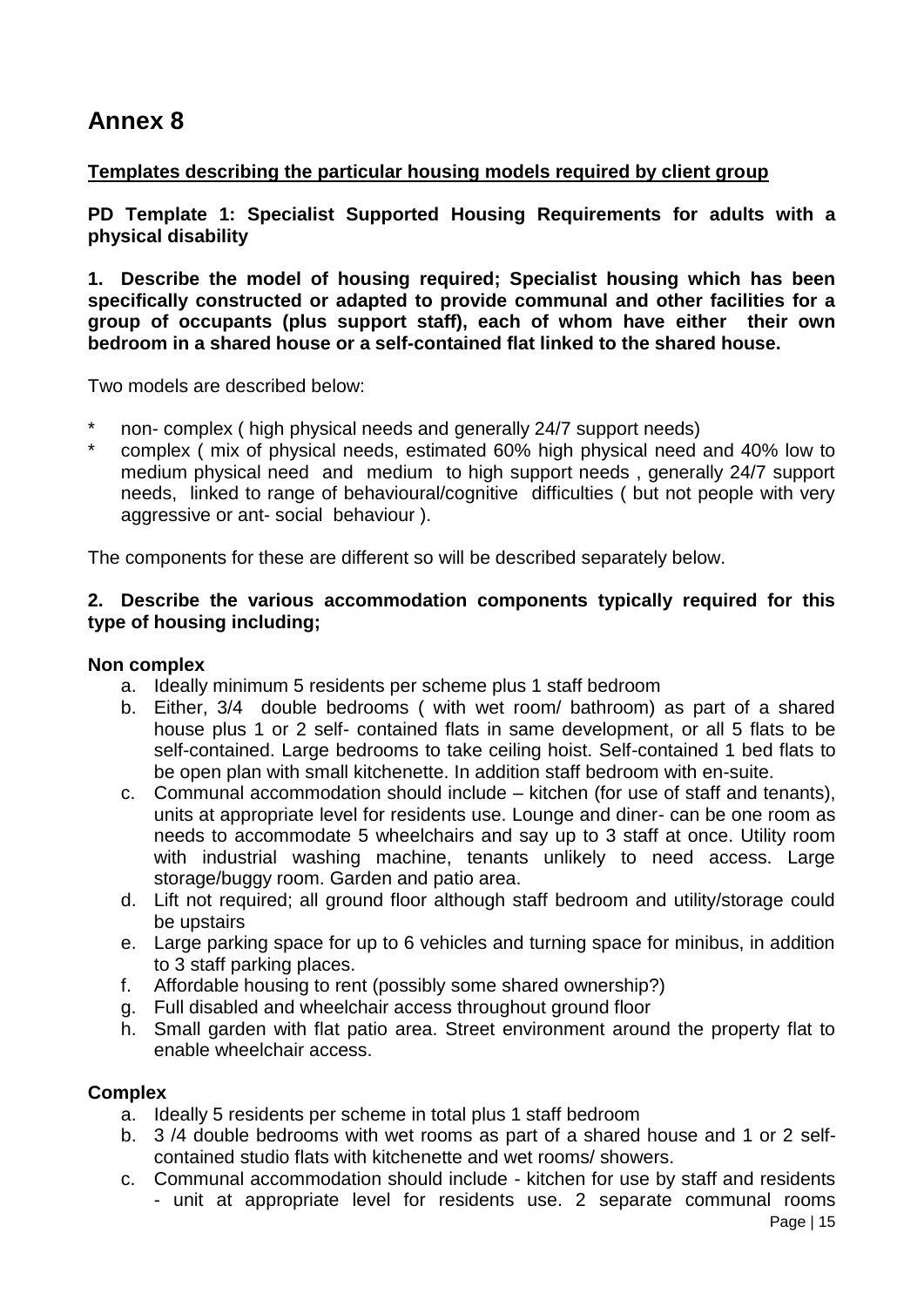downstairs (to allow space for a quiet room which can be fairly small - e.g. 1 person in wheelchair and I staff member). Utility room with industrial washing machine not for residents use. Large storage/ buggy room, anticipate 60% residents will have outdoor wheelchairs/mobility scooters). Garden and patio area.

- d. Lift not required. Estimated 60% of these residents will require ground floor, rest can manage appropriate stairs (therefore utility room, staff room and some resident's accommodation can be on the  $1<sup>st</sup>$  floor).
- e. Large parking spaces for up to 6 vehicles and turning space for minibus, in addition 3 staff parking places
- f. Affordable housing to rent (possible shared ownership?)
- g. Full disabled and wheelchair access throughout ground floor.
- h. Large garden with flat patio area. Street environment around the property flat to enable wheelchair access

# **3. What is the current supply of the above type of housing in the County at present or being built now (give examples and locations)?**

None that provides 24/7 supported living.

6 Independent living move-on flats near Banbury with limited day time support (subject to review)

# **4. What is the future demand for this type of housing up until 2020 (see also demand table at Annex 1)?**

There is a need for 48 flats/units, comprising approximately 10 schemes. 30 of these for residents with complex needs requiring permanent housing and 8 for move-on accommodation plus 10 further move-on units for persons with non-complex needs.

# **5. What methods have been used for predicting this demand requirement?**

Analysis of different groups of people has created a model that aims to accommodate 119 people in the 48 units over the next 9 years.

This included:

- People currently in care homes in and out of county funded by the Social and Community Services and the Primary Care Trust
- Future care home admissions that could be avoided over the next 9 years through providing alternative more suitable housing and support
- Younger people with a physical disability
- People with acquired brain injury in out of county residential placements

See the Physical Disabilities Housing Plan report for further analysis and detail.

# **6. What are the preferred locations for the above new supply?**

Preference is for urban areas, market towns and large villages. Preference areas: Banbury, Bicester, Kidlington Oxford City, Didcot, Abingdon, Witney. We will also consider other market towns dependent on location.

# **7. What site characteristics are required for the above new supply?**

Ideally sites located close to GP surgery, shops, public transport routes, and leisure facilities etc. A level site with level street environment near properties is also required.

# **8. Give an outline description of the ideal care and support services associated with this type of housing.**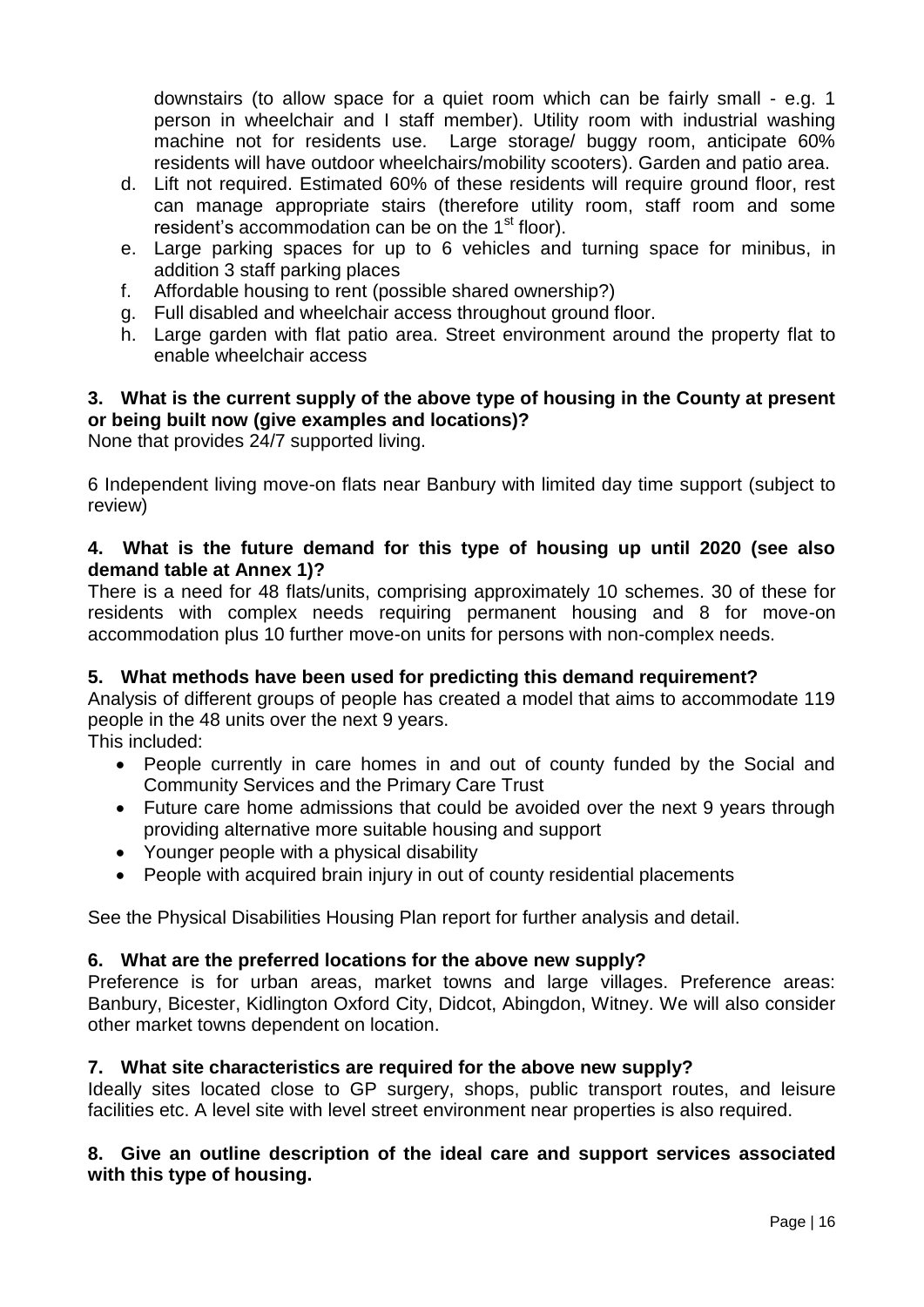Staff needed on site 24/7 including sleeping or waking night staff. New schemes are likely to need a minimum core staff of two on duty during the waking day. Additional staff also required to support each individual care and support plan. This could be part of the core staff group or purchased from another care provider via an individual budget. Psychology and psychiatry resources will be required from the primary care trust/health service.

# **PD Template 2: Specialist dispersed housing requirements for children and adults with a physical disability**

**1. Describe the model of housing required; Individual, dispersed specialist housing which has been specifically constructed or adapted to provide a high level of disability living but for a range of household sizes (ranging from a single occupant and perhaps a live-in carer to a family with a disabled member or more than 1 disabled member).**

- **2. Describe the various accommodation components typically required for this type of housing;**
	- 1. From 1 to 4 /5 bedrooms
	- 2. Large, main bedroom with en-suite bath/wet room to take ceiling hoist. Combination of other single and double rooms as required.
	- 3. Communal accommodation should include most rooms found in 1 to 4/5bedroom house e.g. – kitchen (with units at appropriate level), large lounge and dining room, utility room etc. storage area for wheelchair/buggy and other equipment. Garden and patio area.
	- 4. Lift not required; main, disabled bedroom and wet room on ground floor. Other bedrooms and bathroom could be upstairs
	- 5. Larger than normal parking space for up to allow parking for person with disabled needs.
	- 6. Affordable housing to rent (possible some shared ownership?)
	- 7. Full disabled and wheelchair access on ground floor
	- 8. Small garden with flat patio area.
	- 9. Street environment around the property flat to enable wheelchair access

# **3. What is the current supply of the above type of housing in the County at present or being built now (give examples and locations)?**

The current supply across the whole county is unknown. Districts and providers are busy identifying wheelchair accessible stock currently. This is a key early action in the Oxfordshire Physical Disability Housing Plan, which has now been endorsed and will report to the SPIP on progress. The co-ordination of this will occur through the OPDHG (Oxfordshire Physical Disability Housing Group) which was launched last year (2012).

# **4. What is the future demand for this type of housing up until 2020? 100 units**

(See also demand table at Annex 1 and by Districts at Annex 3 to 7)

# **5. What methods have been used for predicting this demand requirement?**

Estimated 100 dispersed units is the unmet need (identified by the Habingteg modelling exercise) across the county for children and adults (all client groups), including older people (who choose not to move into extra care) as a snapshot at 2015.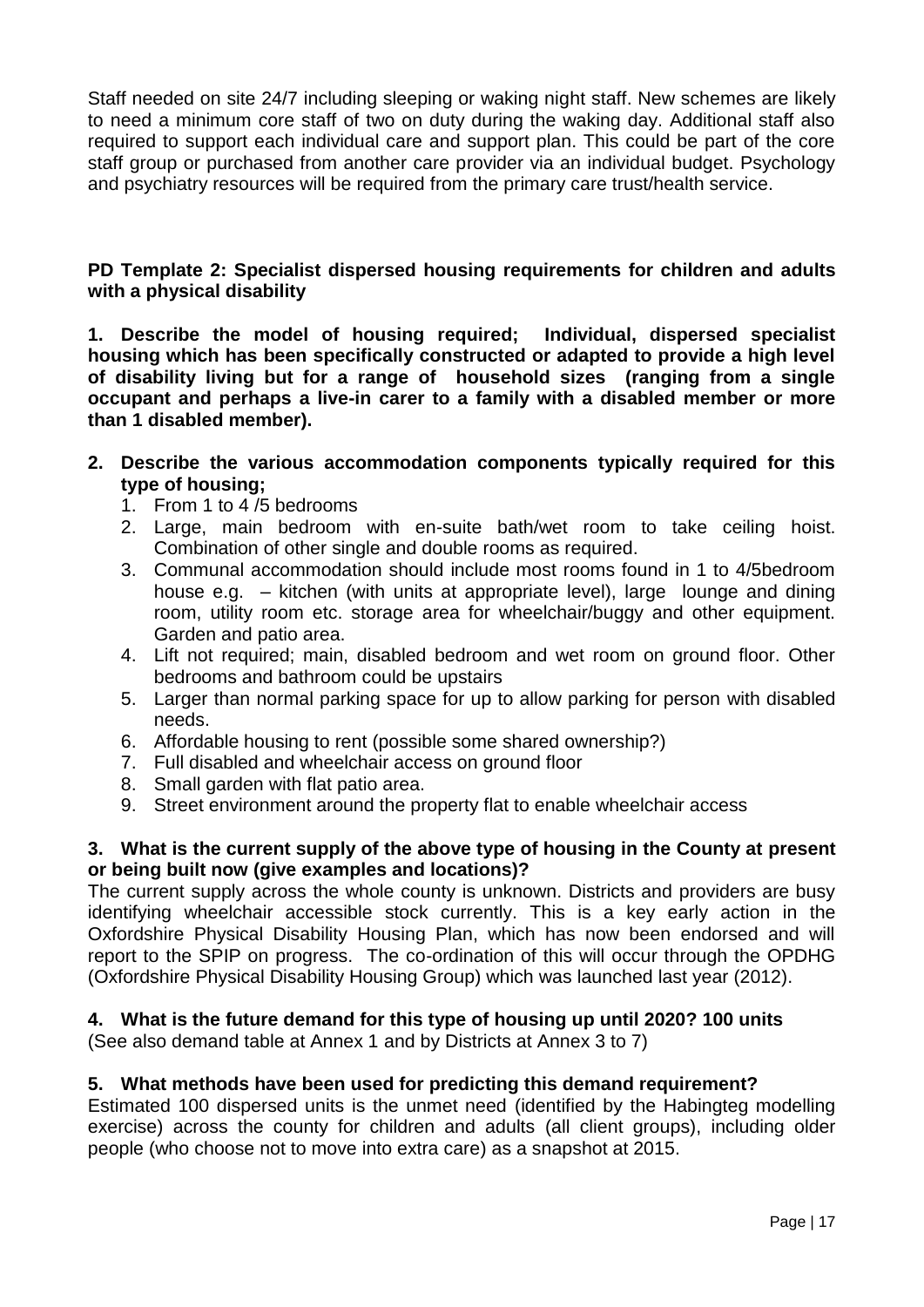It is recommended that through the work of the OPDHG this number needs to be tested against more local conditions, for example: turnover of current stock, supply of stock, new houses being built, waiting lists and local knowledge of trends held by local OT housing occupational therapists, demand on disabled facilities grants.

The nature of these units (level of accessibility, bedrooms etc.) should be linked to the work above and co-ordinated through OPDHG.

# **6. What are the preferred locations for the above new supply?**

All locations will be considered but prefer urban areas, market towns and large villages. Preference areas: Banbury, Bicester, Kidlington Oxford City, Didcot, Abingdon, Witney, Thame, Henley, Wallingford, etc.

# **7. What site characteristics are required for the above new supply?**

To be situated within any conventional residential area, but with level site and level street environment near each property. Ideally to be located close to GP surgery, shops, public transport routes, leisure facilities, etc.

# **8. Give an outline description of the ideal care and support services associated with this type of housing.**

This will vary from staff needed on site 24/7 including live-in or sleeping or waking night staff to visiting care staff according to each individual care and support plan. Care to be purchased via an individual budget.

**LD Template 1: Specialist Housing Requirements Template; Adults with a learning disability/autism and complex or high support needs (Self-contained flats/ group home)**

**1. Type of housing required? Specialist housing which has been specifically constructed or adapted to provide communal and other facilities for more than one and normally a group of occupants, each of whom have their own self-contained flat or own bedroom in a shared house.** 

# **2. Describe the various accommodation components typically required for this type of housing ;**

- a. 5-8 tenants (the numbers depend on whether or not this is for people on the autism spectrum or with challenging behaviour, in both cases 5 or 6 flats is more appropriate)
- b. Block of flats with either a mix of shared flats and single person flats, or all single person flats if the tenants with learning disabilities need to live on their own, for instance where they are also on the autism spectrum or have challenging behaviour
- c. One bedroom flat required for a sleep-in member of staff, and the flat is also used as communal facilities for the tenants.
- d. A lift is preferred. Additional storage is needed within the flats as people with learning disabilities often have additional equipment.
- e. Parking spaces are needed for some, but not all of the tenants with learning disabilities. If the accommodation is for people with learning disabilities who are wheelchair users, then there will be a need for a parking space large enough for a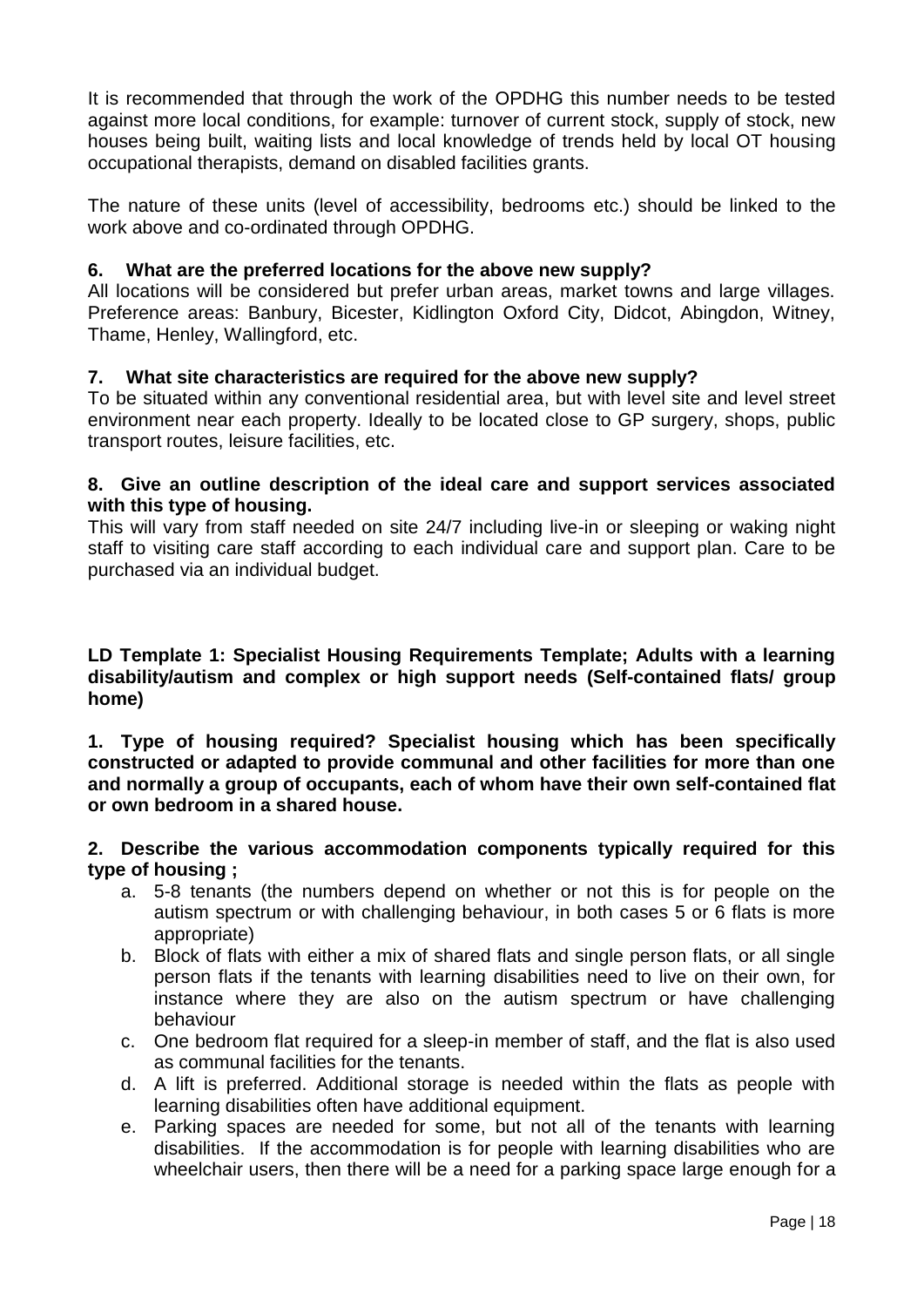mobility vehicle and there may be a requirement for access by a minibus or other larger vehicle to take people off the site.

- f. Assured tenancies are expected as the accommodation should be available to people with learning disabilities as a home for life. There is no requirement to move on.
- g. Where possible, the ground floor of a block of flats would be wheelchair accessible. In all cases the fact that many people with learning disabilities have mobility issues or sensory impairments should be taken into consideration in the design.
- h. In general people with learning disabilities need to live near public transport and with easy access to community facilities such as education, leisure and opportunities for work or voluntary work. There are people who either prefer, or who due to their disability, need to live further away from towns or other people.
- i. Other components: For people with learning disabilities who are on the autism spectrum or who have challenging behaviour, special design features may be required including:
	- Escape routes for staff
	- Fully concealed piping
	- Toughened glass and integrated blinds
	- Multiple exits in communal rooms
	- Built in storage
	- Appliances to be minimum noise
	- Fully tiled wet rooms

# **3. What is the current supply of the above type of housing in the County at present or being built now (give project names and locations or refer to separate database)?**

- a. B Way, Wallingford is a block of flats for people with learning disabilities and autism. There are 8 one-bed flats with staff flat and communal facilities. This was built as part of a mixed development.
- b. Q Close, Carterton is a block of flats for 4 people with learning disabilities and autism. There are 2 small one-bed flats on the ground floor and a two-bed flat upstairs where each of the two tenants has their own lounge and bathroom, but share a kitchen.
- c. G Lane, Wallingford is a small block of flats for people with learning disabilities with 3 very small one-bed flats and 1 two-bed shared flat for people with learning disabilities and no communal facilities.
- d. A Place, Wantage is a small block of flats for four people with learning disabilities and Asperger's syndrome. There are 2 one-bedroom flats on the ground floor, and 2 two-bed properties on the first floor (total tenants  $= 4$ )
- e. M Yard, Oxford: four one-bed flats on first and second floor (shared supported living below and next door).
- f. Former Dashwood school site, Banbury: this is a recently opened block of flats, with some one-bed and some two-bed shared flats housing a total of 9 people with learning disabilities

**4. What is the future demand for this type of housing up until 2020? If possible indicate flow of preferred supply for 3 year intervals 2012-14, 2015-17 and 2018-20.**  Overall we predict an increased demand for this type of accommodation because it provides economies of scale while maintaining the important aspects of supported living, such as increased independence, choice and control. Please see Annex 1 for details.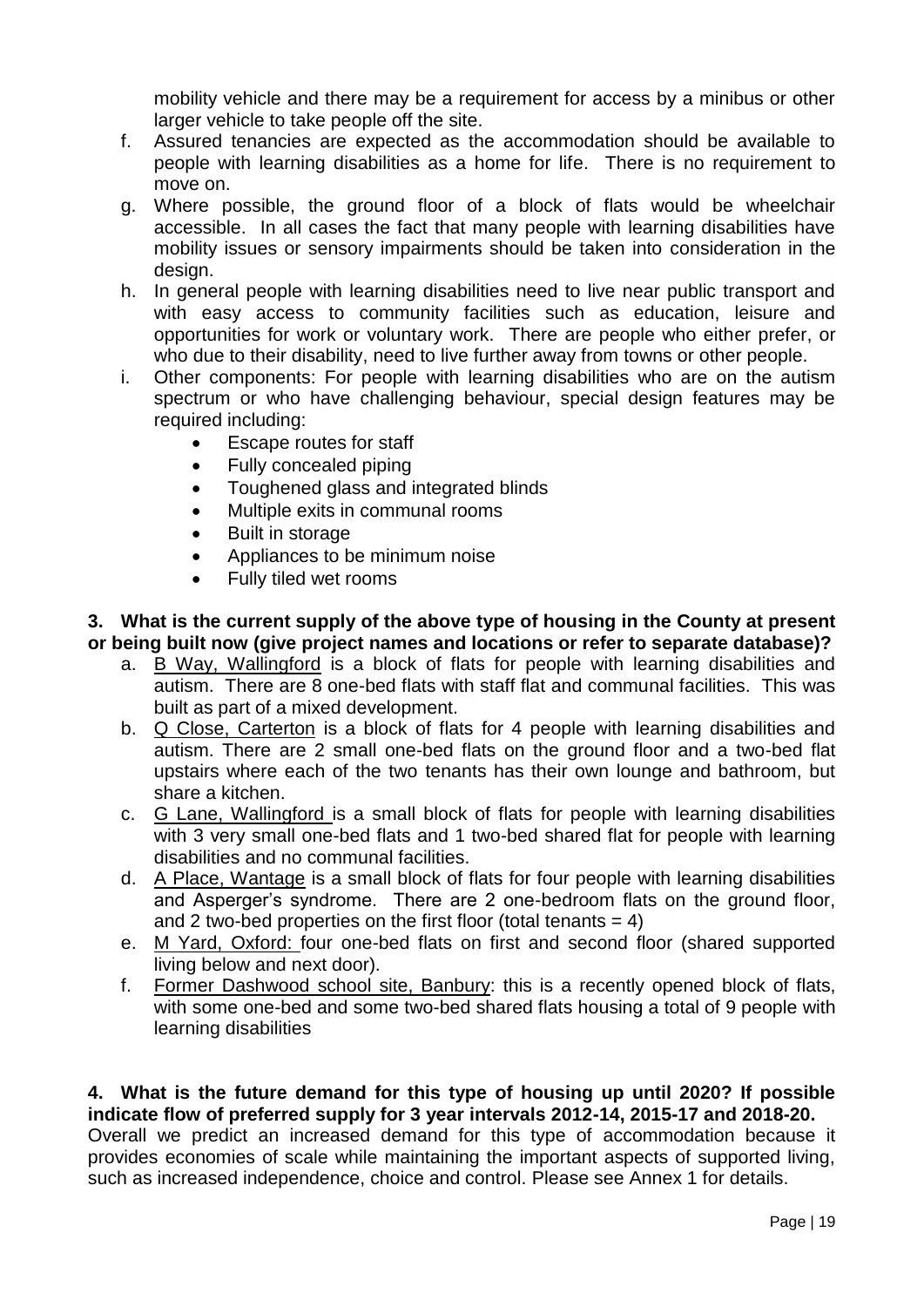**5. What methods have you used for predicting this demand requirement (e.g. prevalence rate by population growth estimates, local or national studies, other research etc. This is important as requirements may be challenged in planning documents, etc.)**

The following methods have been used:

- Monitoring of local demand for existing accommodation
- Panel information all referrals for vacancies and funding applications are taken to a Panel once a month where allocations are agreed.
- Feedback from stakeholders
- Demography data kept internally, particularly tracking demand from adults with learning disabilities currently living at home with their parents
- National prevalence data
- Number of out of county placements needed due to lack of suitable accommodation in county

# **6. What are your preferred locations (name actual places/towns etc.) for the above new supply?**

- a. Oxford City (as part of a reprovision of Islip Road, a 9 bed residential care home in North Oxford). All residents have been consulted and want to stay in Oxford.
- b. Witney, or West Oxfordshire (but open to other options, particularly Banbury) we need a block of 5 or 6 flats (plus sleep-in flat) for people with learning disabilities and challenging behaviour. This type of housing would assist with better outcomes for service users (for instance as a result of more consistent staffing due to reduced staff turnover) and would result in significant revenue savings.
- c. South (Abingdon, Wantage): family carers in the south are particularly concerned about the lack of supported living in the south for their adult children who are still living at home with them, but who will require supported living when their families are too old or frail to care for them.

## **7. Are their specific site characteristics required for the above new supply (e.g. town centre, close to public transport, shops, level access, ideal co-location or shared with other uses, close or distant from neighbours, etc.)?**

In general we would want town centre, close to public transport/shops, level access, colocation with other uses possible, some distance from neighbours (for instance people with autism do not like to be overlooked and people with challenging behaviour may be noisy), garden.

In some cases we need sites which are either out of the town centre or are further away from neighbours so that noise from the tenants is not an issue and so that there is more likely to be a higher level of outdoor space easily accessible.

One of our existing blocks of flats (Carterton) is next to the RAF base, and the noise levels are problematic for some of the people with learning disabilities and autism who live there.

# **8. Give an outline description of the ideal care and support services associated with this type of housing (e.g. 24/7 live in care staff, amount of hours, waking or sleeping care staff, one-to-one staff support for community activity outside house, fixed staff group or scope for personal choice, etc.)**

This varies, but a large percentage of people with learning disabilities and/or autism would need either 24 hour support including waking or sleep-in staff to meet their night time support needs. (Where possible we use assistive technology to meet people's night time support needs.) Staff members do not live-in, so the staff flats required would be for staff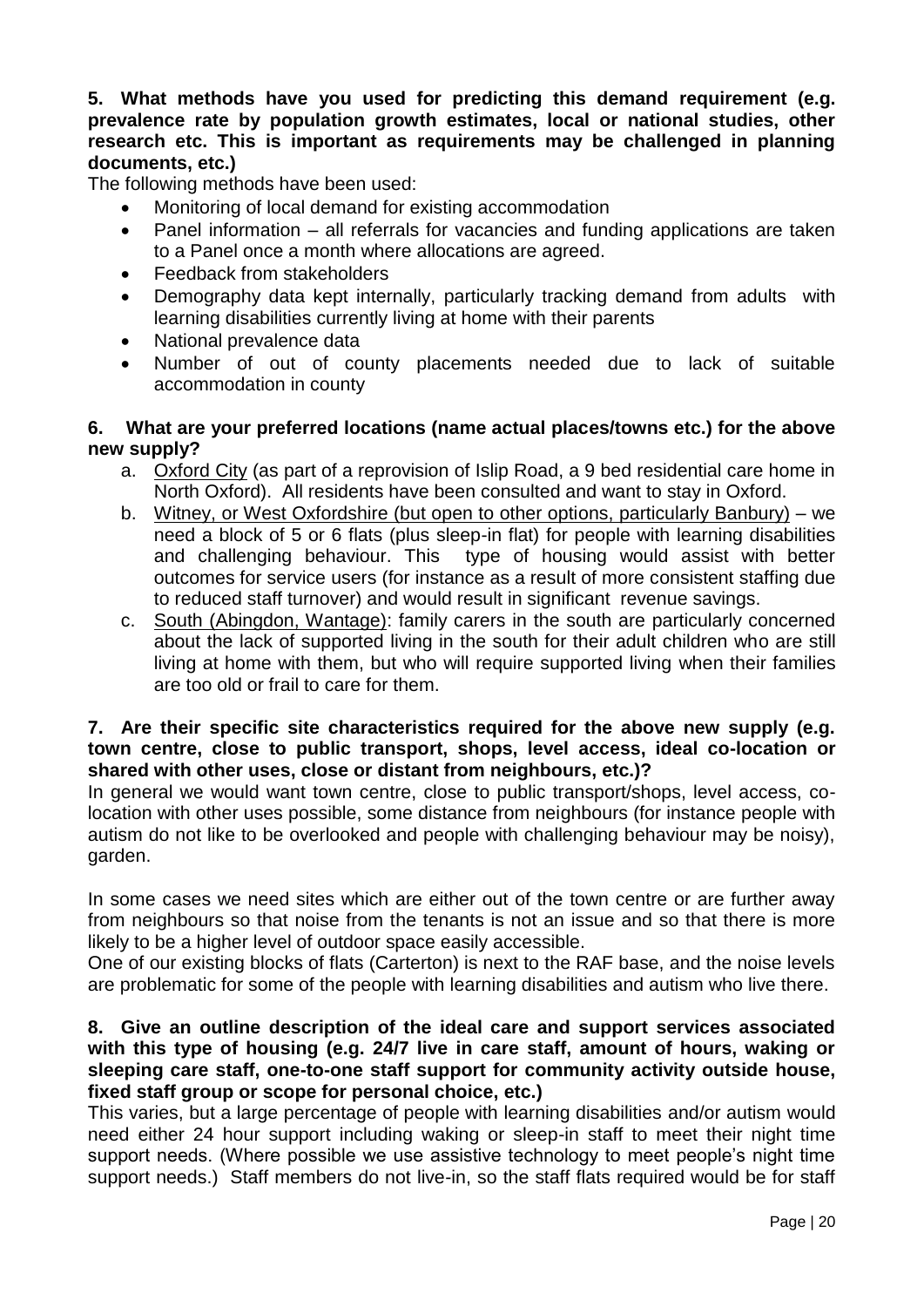working for the support provider on a rota basis, generally providing 'sleep-in' support, but sometimes providing support on a 'waking night' basis.

We have a LD Framework Agreement, so we are able to do mini-tenders for support contracts.

# **9. Any other requirements associated with this type of housing not covered in the responses above?**

People with learning disabilities are at greater risk of hate crime within some communities. Support providers report that it is difficult to recruit adequate numbers of staff in the more rural locations in Oxfordshire.

**LD Template 2: Specialist housing for adults with a learning disability (purpose built, shared accommodation for residents with high, complex needs).**

**1. Describe the type of housing required: Specialist housing which has been specifically constructed or adapted to provide communal and other facilities for more than one and normally a group of occupants, each of whom have their own bedroom but share other communal lounge and dining areas.** 

# **2. Describe the various accommodation components typically required for this type of housing including;**

- a. Minimum of 3, maximum of 4 resident occupants per house
- b. Residents require double bedroom room size each, usually ask for 15sqm for people with mobility issues as there is always additional equipment
- c. Other shared space; Bath/wet room, staff sleep-in room, as much storage as possible, utility room, lounge, kitchen, diner (need there to be two separate rooms so that people can meet in privacy with staff or family in a room other than their bedroom and so people can have space away from each other at times
- d. A need for a lift would depend on the accommodation/intended tenants
- e. Parking required for staff (potential of high staffing levels 3 staff on some shifts depending on physical care needs and other needs of tenants (lack of parking can cause neighbour disputes due to staff need for parking)
- f. Tenure mix? Assured tenancies (people are likely to live there for long periods of time or for life – LD housing is rarely short term and while some people have shared ownership, it isn't likely to be possible for many)
- g. Mobility standards? This would vary, but generally we need Lifetime Homes plus as people with learning disabilities often age faster and therefore have ageing needs sooner. Also people with learning disabilities are more likely to have mobility issues and/or sensory impairments.
- h. Core and Cluster? We have a few examples of adjoining bungalows, where there is one sleep-in room for both bungalows – either with the sleep-in room being located where the two bungalows join, or where there is access between the bungalows via a door between them or a gate between the gardens. This model allows for sharing of night staff, but also sharing of daytime support staff, which reduces revenue costs, but still allows people to live in a house with 2 or 3 others rather than one larger house of 6 or so.

# **3. What is the current supply of the above type of housing in the County at present or being built now (give project names and locations or refer to separate database)?**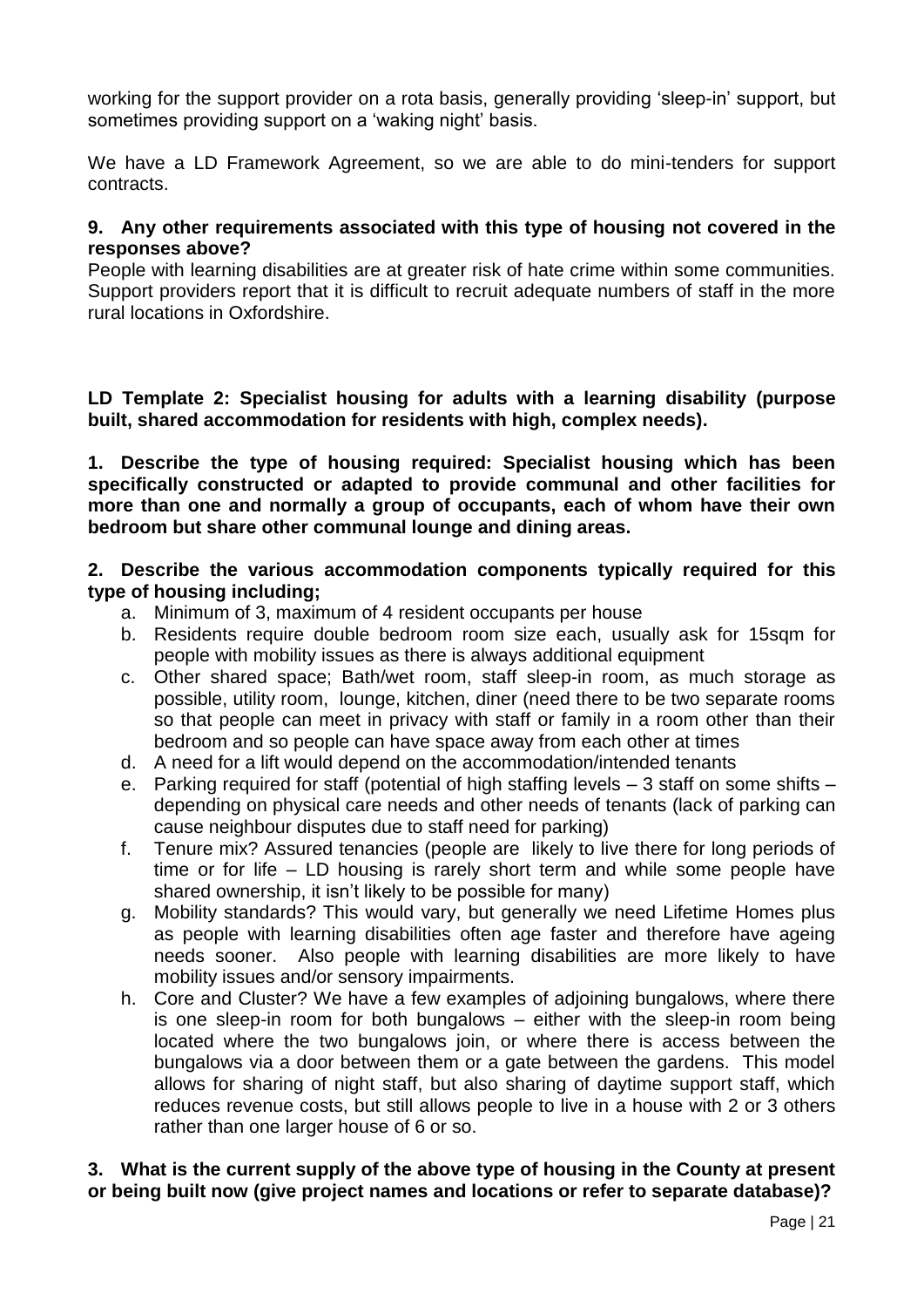We have nearly 200 shared properties, 18 of which have been purpose built for people who are wheelchair users or who need ground floor accommodation due to mobility issues, for instance because of being at risk of falling on the stairs.

**4. What is the future demand for this type of housing up until 2020? If possible indicate flow of preferred supply for 3 year intervals 2012-14, 2015-17 and 2018-20.**  Please see table at Annex 1.

**5. What methods have you used for predicting this demand requirement (e.g. prevalence rate by population growth estimates, local or national studies, other research etc. This is important as requirements may be challenged in planning documents, etc.)**

The following methods have been used:

- Monitoring of local demand for existing accommodation
- Panel information all referrals for vacancies and funding applications are taken to a Panel once a month where allocations are agreed.
- Feedback from stakeholders
- Demography data kept internally, particularly tracking demand from adults with learning disabilities currently living at home with their parents
- National prevalence data
- Number of out of county placements needed due to lack of suitable accommodation in county

# **6. What are your preferred locations (name actual places/towns etc.) for the above new supply?**

Please see tables at Annex 3 to 7 but note there is a particular shortage of provision in the South and Vale districts of the county.

- Abingdon
- Wantage
- South and Vale in general
- Banbury
- Bicester
- Less requirement for shared housing in Witney or Wallingford

**7. Are there specific site characteristics required for the above new supply (e.g. town centre, close to public transport, shops, level access, ideal co-location or shared with other uses, close or distant from neighbours, etc.)?**

Prefer town centre location, close to public transport/shops and other mainstream community facilities, level access and some distance (garden) from neighbours.

**8. Give an outline description of the ideal care and support services associated with this type of housing (e.g. 24/7 live in care staff, amount of hours, waking or sleeping care staff, one-to-one staff support for community activity outside house, fixed staff group or scope for personal choice, etc.)**

This varies, but a large percentage of people with learning disabilities and/or autism would need either 24 hour support including waking or sleep-in staff to meet their night time support needs. (Where possible we use assistive technology to meet night time support needs.)

We have a LD Framework Agreement, so we are able to do mini-tenders for support contracts.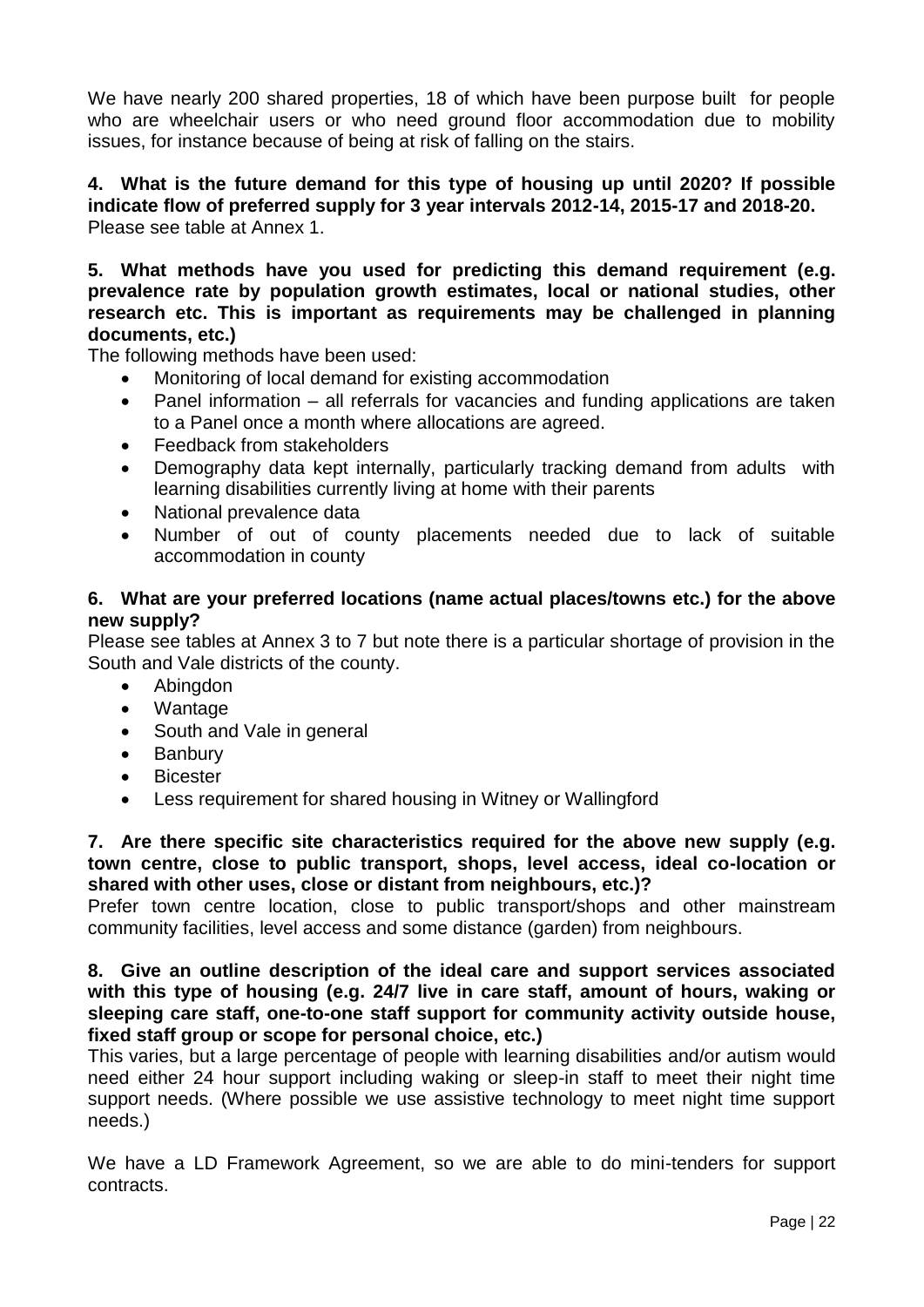# **9. Any other requirements associated with this type of housing not covered in the responses above?**

People with learning disabilities are at greater risk of hate crime within some communities. Support providers report that it is difficult to recruit adequate numbers of staff in the more rural locations in Oxfordshire.

**LD Template 3: Specialist Housing requirement for adults with a learning disability (conventional, shared housing for residents with low support needs)**

**1. Type of housing required: Conventional housing with no significant adaptations but with two or more bedrooms and which can be let to persons with lower level care or support needs so that they can live together on a house share basis.** 

**2. Describe the various accommodation components typically required for this type of housing including;** 

- a. minimum of 3 bedrooms (plus small staff sleep-in room), maximum of 6 (plus small staff sleep-in room)
- b. all double bedrooms, except for sleep-in room
- c. shared bathroom; as much storage as possible, utility room if possible; lounge, kitchen/diner (two separate communal rooms preferable so that people can meet in privacy with staff or family in a room other than their bedroom and so people can have space away from each other at times), plus small staff sleep-in room as mentioned above
- d. ideally parking for staff (lack of parking can cause neighbour disputes due to staff need for parking)
- e. assured tenancies (people are likely to live there for long periods of time or for life – LD housing is rarely short term
- f. mobility standards may vary, but as people with learning disabilities often age faster and therefore have ageing needs sooner, it is preferable to have properties with some ground floor bedrooms and a level access shower on the ground floor. Also people with learning disabilities are more likely to have mobility issues and/or sensory impairments.
- g. Properties near to other supported living houses are preferred as this can allow for the sharing of night staff, but also sharing of daytime support staff, which reduces revenue costs.

**3. What is the current supply of the above type of housing in the County at present or being built now (give project names and locations or refer to separate database)?** There are nearly 600 people with learning disabilities in supported living in Oxfordshire. We have use of or nomination rights to approximately 200 shared supported living properties across Oxfordshire (and the majority of these are conventional houses, albeit with some adaptations such as hoists or other specialist equipment, level access showers, etc). Of these, 55 have some accessible bedrooms (not necessarily wheelchair accessible).

# **4. What is the future demand for this type of housing up until 2020? If possible indicate flow of preferred supply for 3 year intervals 2012-14, 2015-17 and 2018-20.**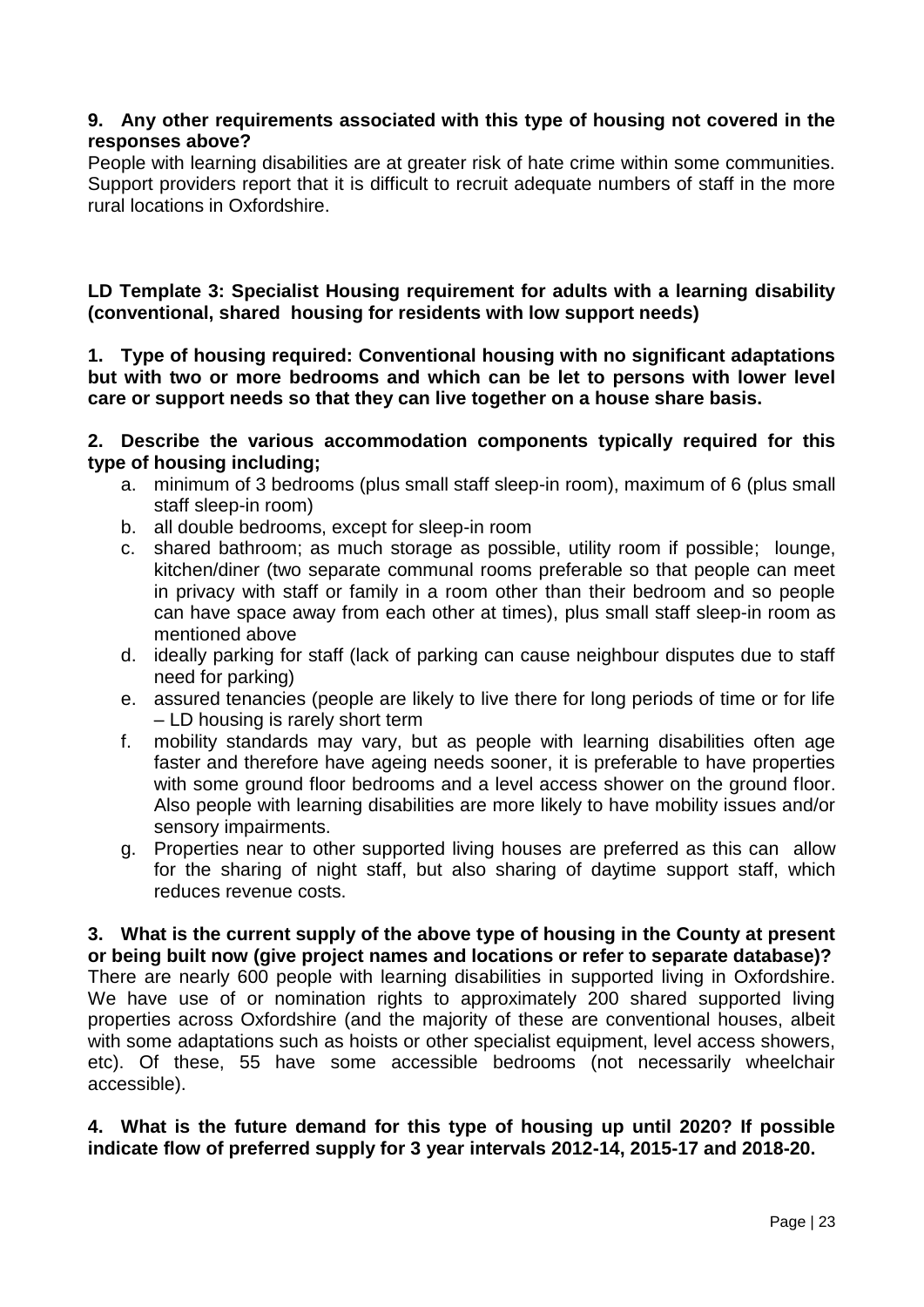We need a further 20 bed spaces (as many as possible on the ground floor) by 2015. Therefore the requirement is for circa 5 or 6 homes of 3 to 4 bedrooms each (see details in table at annex 1)

# **5. What methods have you used for predicting this demand requirement (e.g. prevalence rate by population growth estimates, local or national studies, other research etc. This is important as requirements may be challenged in planning documents, etc.)**

The following methods have been used:

- Monitoring of local demand for existing accommodation
- Panel information all referrals for vacancies and funding applications are taken to a Panel once a month where allocations are agreed.
- Feedback from stakeholders
- Demography data kept internally, particularly tracking demand from adults with learning disabilities currently living at home with their parents
- National prevalence data
- Number of out of county placements needed due to lack of suitable accommodation in county

# **6. What are your preferred locations (name actual places/towns etc.) for the above new supply?**

We require provision in a range of locations (see Annex 3 to 7) and in particular;

- a. South Oxfordshire (Abingdon, Wantage): family carers in the south are particularly concerned about the lack of supported living in the south for their adult children who are still living at home with them, but who will require supported living when their families are too old or frail to care for them.
- b. Bicester
- c. Banbury

## **7. Are their specific site characteristics required for the above new supply (e.g. town centre, close to public transport, shops, level access, ideal co-location or shared with other uses, close or distant from neighbours, etc.)?**

Generally we need town centre, close to public transport, community facilities and shops, level access, access to garden.

# **8. Give an outline description of the ideal care and support services associated with this type of housing (e.g. 24/7 live in care staff, amount of hours, waking or sleeping care staff, one-to-one staff support for community activity outside house, fixed staff group or scope for personal choice, etc.)**

This varies, but a large percentage of people with learning disabilities would need either 24 hour support including waking or sleep-in staff to meet their night time support needs. (Where possible we use assistive technology to meet night time support needs.)

There is a LD Framework Agreement in place for support contracts

# **9. Any other requirements associated with this type of housing not covered in the responses above?**

People with learning disabilities are at greater risk of hate crime within some communities. Support providers report that it is difficult to recruit adequate numbers of staff in the more rural locations in Oxfordshire.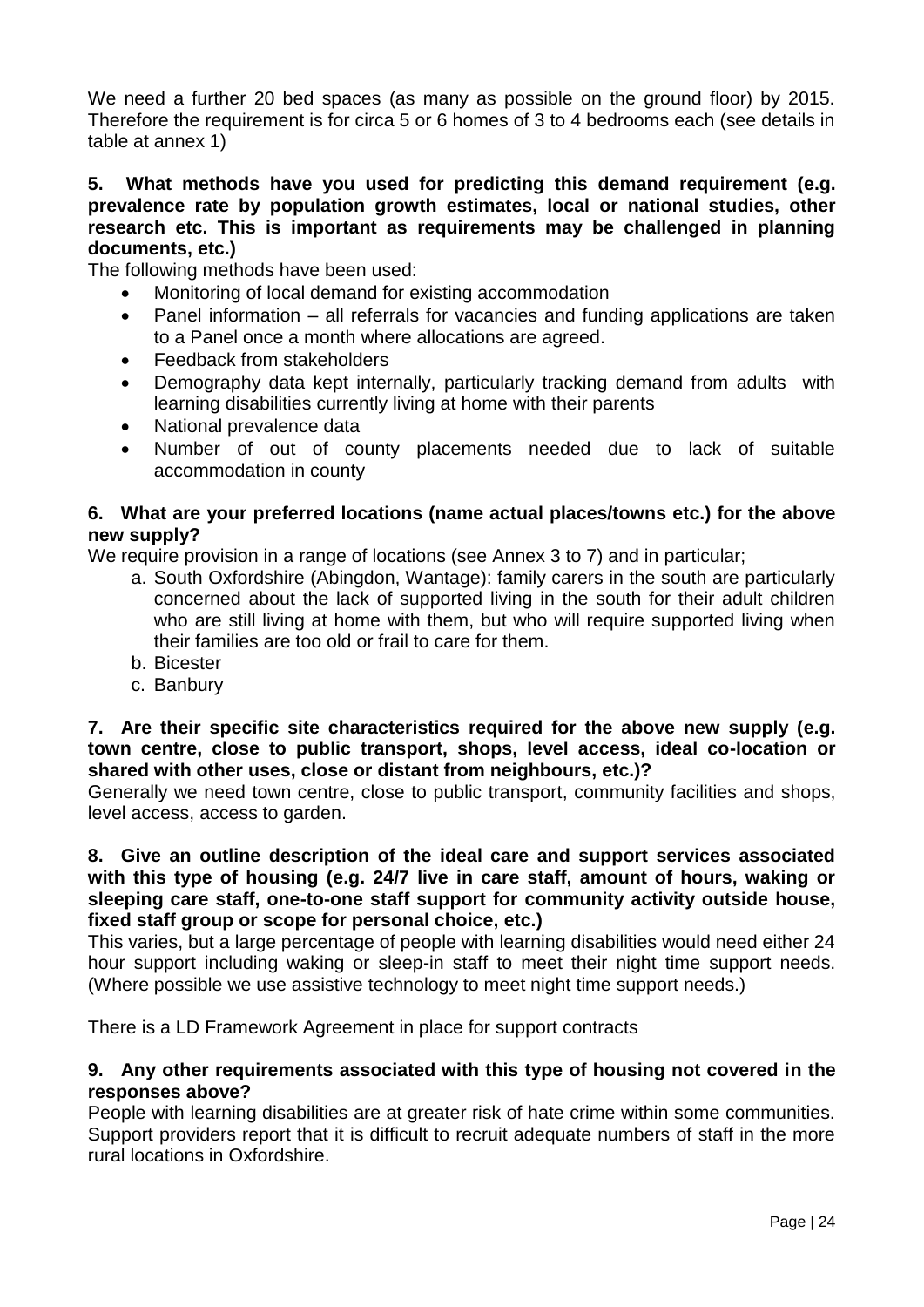**MH Template 1: Specialist Housing requirement template; Adults with medium support mental health needs and requiring self-contained flats in separate block/house.**

**1. Describe type of housing required; Specialist housing which has been specifically constructed or adapted to provide for a group of occupants with medium support needs, each of whom have their own self-contained flat.** 

**2. Describe the various accommodation components typically required for this type of housing including; a) min to max number of occupants/tenancies per dwelling, b) single/double bedroom mix, c) communal rooms required (e.g. staff sleep rooms etc., lounge, kitchen, buggy store, etc.), d) lift?, e) parking spaces, f) preferred tenure mix, g) what mobility standards required, h) other components?**

- a. 3-8
- b. Mainly single. Double bedrooms up to 10%
- c. Just a staff room and toilet required. Common entrance to block/house.
- d. Helpful but not required
- e. Helpful but not required
- f. All AST
- g. Should have disabled access for ground floor residents
- h. None

**3. What is the current supply of the above type of housing in the County at present or being built now (give project names and locations or refer to separate database)?** 7-Bicester: Palm Court

33-Oxford City: Scrutton Close, Cave St, Garden House

**4. What is the future demand for this type of housing up until 2020? If possible indicate flow of preferred supply for 3 year intervals 2012-14, 2015-17 and 2018-20.**  15 units (See table of demand at Annex 1)

# **5. What methods have you used for predicting this demand requirement (e.g. prevalence rate by population growth estimates, local or national studies, other research etc. This is important as requirements may be challenged in planning documents, etc.)**

Demand for mental health provision itself is not predicted to change hugely over the next 20 years (source-Institute of Public Care and Oxford Brookes) so we are fortunate that we have stable data to predict need going ahead.

What also needs to be considered is good move-on accommodation in order to enable the County Council and PCT to achieve revenue savings. Per year many individuals will need to move on from medium support into independent housing. Having attractive and affordable housing will be crucial for this group as well.

# **6. What are your preferred locations (name actual places/towns etc.) for the above new supply?**

See annex 3 to 7. Whilst some of this stock currently in Oxford will need replacing other priorities are Banbury, Abingdon and Witney.

#### **7. Are their specific site characteristics required for the above new supply?**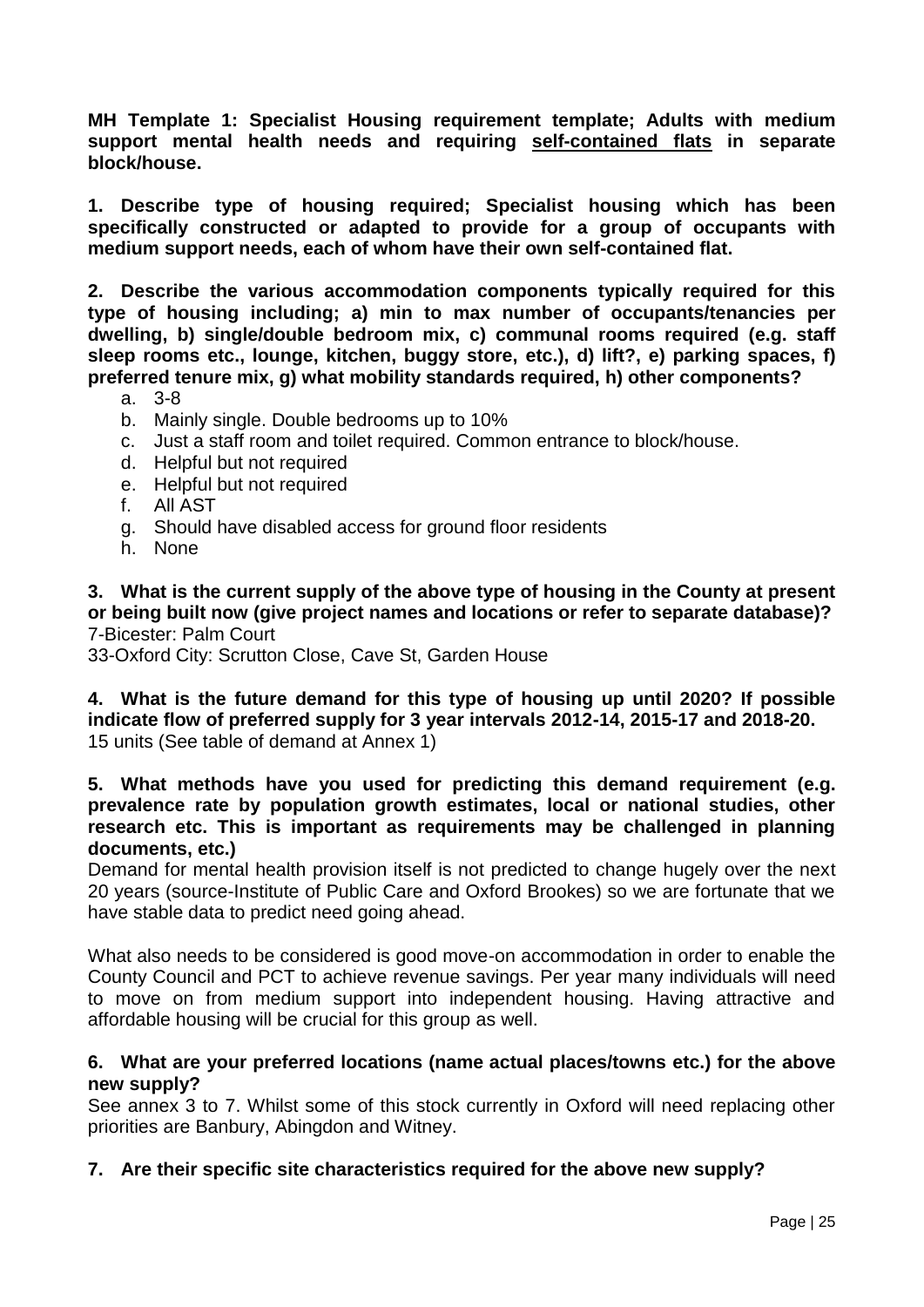Ideally, to be close to public transport and shops, etc. Distance from neighbours would be preferable for the higher support facilities.

# **8. Give an outline description of the ideal care and support services associated with this type of housing;**

For medium support, day time support with on call emergency out of hours telephone service.

For long term support, extended day time cover with sleep over For move on accommodation-only floating support which is flexible and can float away

**MH Template 2: Specialist Housing requirement template; Adults with high to medium support mental health needs and requiring own bedroom in a shared house.**

**1. Describe type of housing required; Supported housing which has been made available for more than one and normally a group of occupants, each of whom have their own bedroom but share other communal lounge and dining areas.**

**2. Describe the various accommodation components typically required for this type of housing including; a) min to max number of occupants/tenancies per dwelling, b) single/double bedroom mix, c) communal rooms required (e.g. staff sleep rooms etc., lounge, kitchen, buggy store, etc.), d) lift?, e) parking spaces, f) preferred tenure mix, g) what mobility standards required, h) other components?**

- a. 3-5 (sometimes larger, up to 8 units)
- b. Mainly single. Double bedrooms up to 10%
- c. Communal lounge, kitchen, staff room and toilet required-preferably an interview room
- d. Helpful but not required
- e. Helpful but not required
- f. All AST or licence
- g. Should have disabled access for ground floor residents
- h. None

**3. What is the current supply of the above type of housing in the County at present or being built now (give project names and locations or refer to separate database)?**

24-Oxford City: Rowan House 8-Oxford City: Kate Turnbull House 15-Oxford City: Rectory Rd 23-Oxford City: Mind Houses 12-Oxford City: Grove House 8-South Oxon: Cholsey 11-West Oxon: Hedgerows and Bramblings

**4. What is the future demand for this type of housing up until 2020? If possible indicate flow of preferred supply for 3 year intervals 2012-14, 2015-17 and 2018-20.** (See Annex 1)

**5. What methods have you used for predicting this demand requirement (e.g. other research etc. This is important as requirements may be challenged in planning**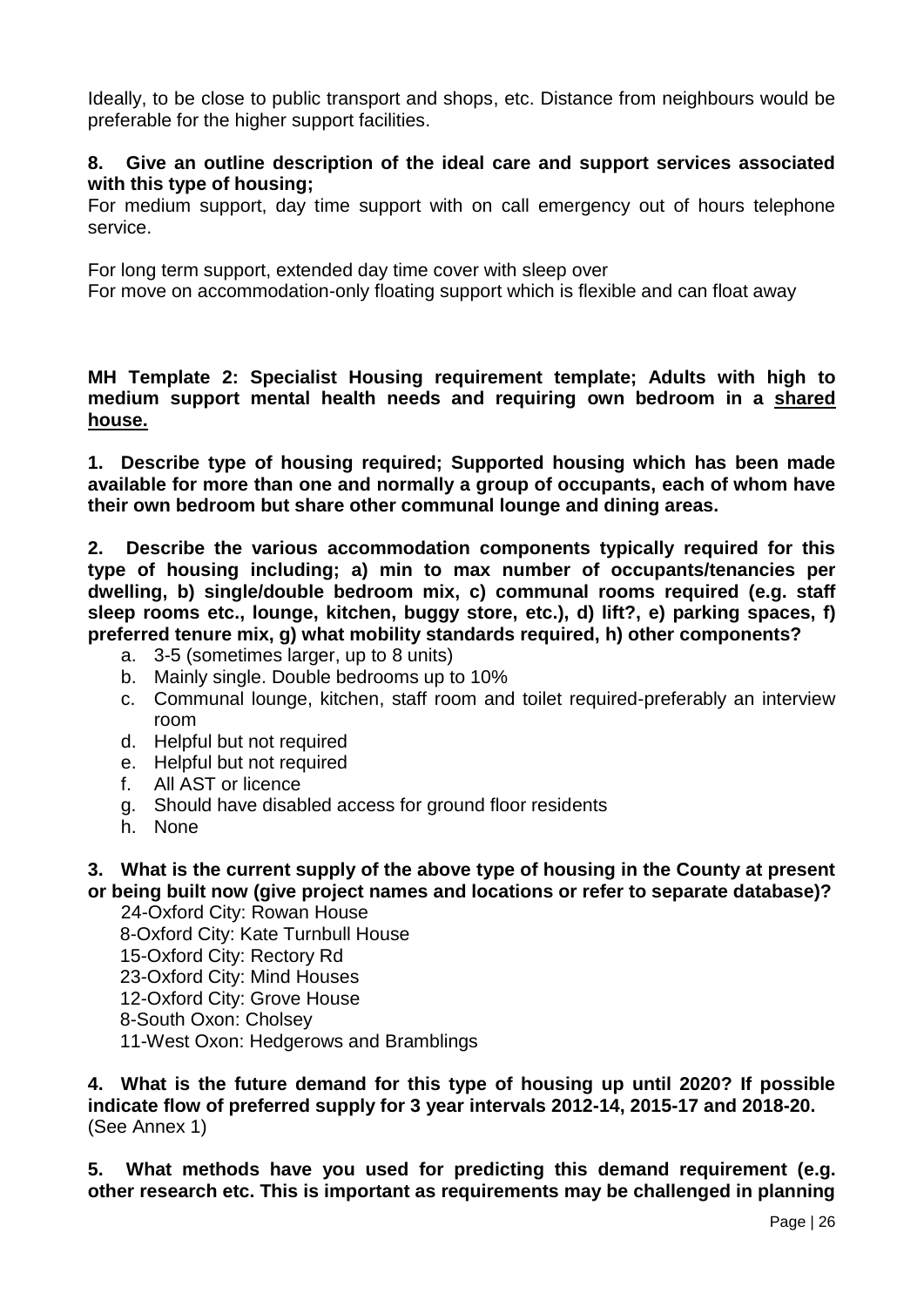# **documents, etc.) prevalence rate by population growth estimates, local or national studies.**

Demand for mental health provision itself is not predicted to change hugely over the next 20 years (source-Institute of Public Care and Oxford Brookes) so we are fortunate that we have stable data to predict need going ahead.

We have also examined predictive demand data from other local authorities, for example Hertfordshire County Council has used data from the 1996 national audit (Lelliott) to create an estimate of need for high and medium support accommodation per year per 100,000 of population. Such estimates, together with an attempt to assess length of stay less existing provision have identified a need for approximately 72 further units of such housing.

# **6. What are your preferred locations (name actual places/towns etc.) for the above new supply?**

For medium support, market towns as these offer the right mix of diversity and amenities but do not have the impersonalised and risky urban environment of the city.

Therefore places such as Bicester, Abingdon, Witney and Didcot. For high support, Oxford City is preferable due to the higher density of support team and acute hospital provision. For further detail see Annex 3 to 7.

## **7. Are their specific site characteristics required for the above new supply (e.g. town centre, close to public transport, shops, level access, ideal co-location or shared with other uses, close or distant from neighbours, etc.)?**

Such housing should ideally be close to public transport and shops. Distance from neighbours would be preferable for the high support facilities.

# **8. Give an outline description of the ideal care and support services associated with this type of housing (e.g. 24/7 live in care staff, amount of hours, waking or sleeping care staff, one-to-one staff support for community activity outside house, fixed staff group or scope for personal choice, etc.)**

For medium support, day time support with on call emergency out of hours telephone service.

For high support-24 hour on site waking cover

# **MH Template 3; Specialist Housing requirements for adults with mental health needs (Independent living, low support, shared or self-contained accommodation)**

**1. Describe type of housing required; Conventional housing with no significant adaptations but with two or more bedrooms and which can be let to persons with lower level care or support needs so that they can live together on a house share basis.** 

**2. Describe the various accommodation components typically required for this type of housing including; a) min to max number of occupants/tenancies per dwelling, b) single/double bedroom mix, c) communal rooms required (e.g. staff sleep rooms etc, lounge, kitchen, buggy store, etc.), d) lift?, e parking spaces, f) preferred tenure mix, g) what mobility standards required, h) other components?**

a. 2-4